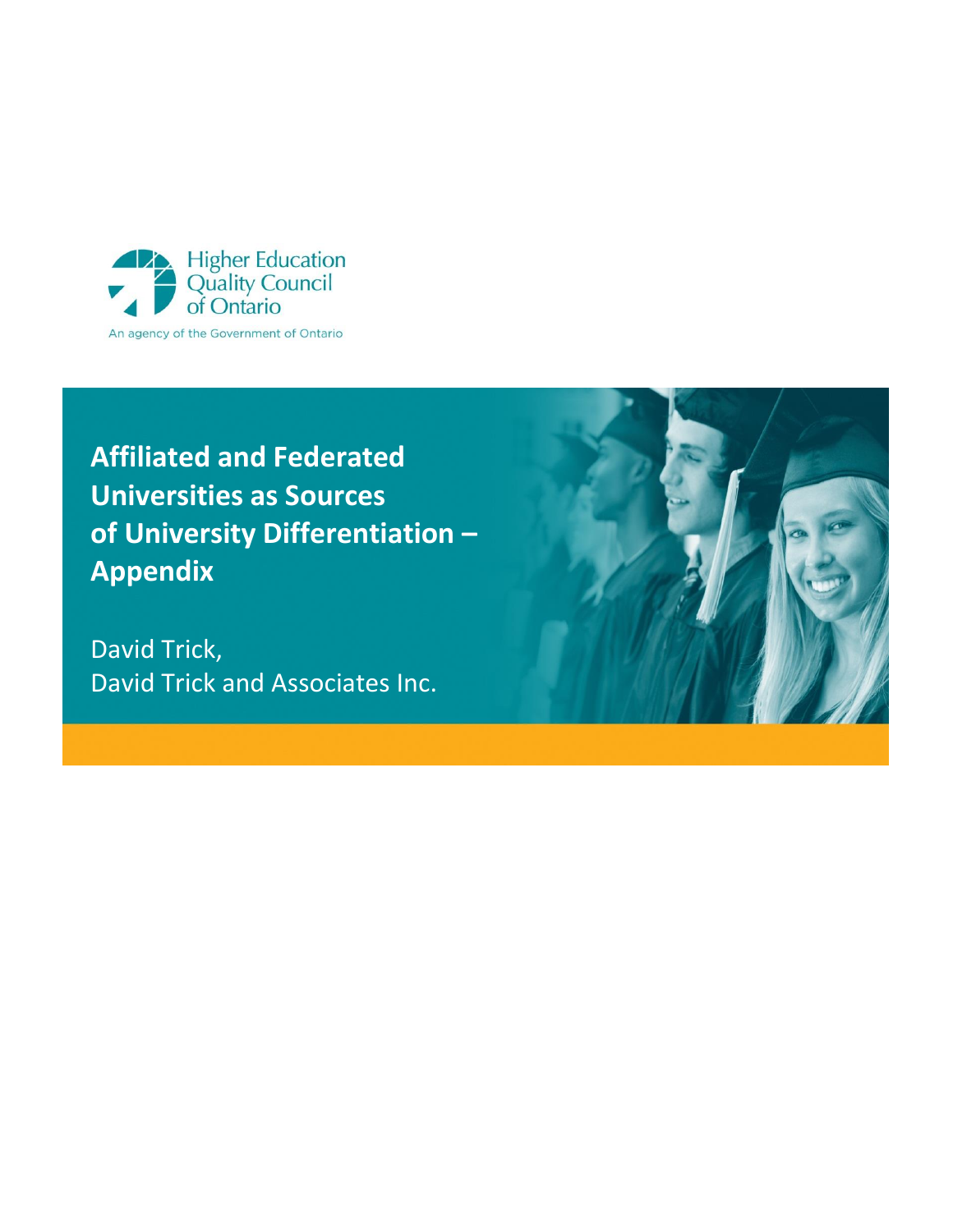# Published by

# **The Higher Education Quality Council of Ontario**

1 Yonge Street, Suite 2402 Toronto, ON Canada, M5E 1E5

| Phone:  | (416) 212-3893 |
|---------|----------------|
| Fax:    | (416) 212-3899 |
| Web:    | www.hegco.ca   |
| E-mail: | info@heqco.ca  |

# **Cite this publication in the following format:**

Trick, D. (2015). *Affiliated and Federated Universities as Sources of University Differentiation – Appendix.* Toronto: Higher Education Quality Council of Ontario.



The opinions expressed in this research document are those of the authors and do not necessarily represent the views or official policies of the Higher Education Quality Council of Ontario or other agencies or organizations that may have provided support, financial or otherwise, for this project. © Queen's Printer for Ontario, 2015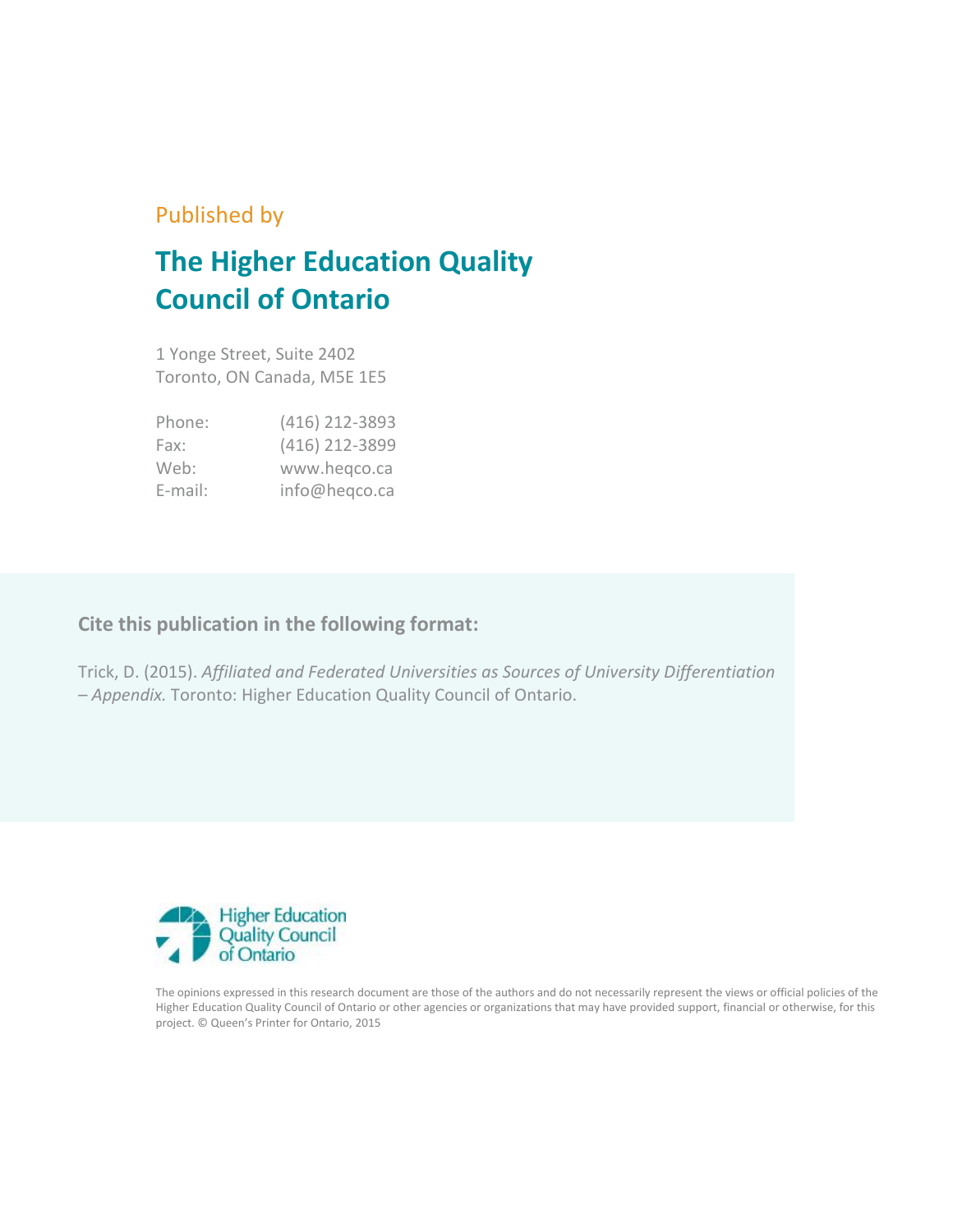# **Table of Contents**

| Appendix 1: Profiles of Affiliated and Federated Universities and University Colleges 3 |  |
|-----------------------------------------------------------------------------------------|--|
|                                                                                         |  |
|                                                                                         |  |
|                                                                                         |  |
|                                                                                         |  |
|                                                                                         |  |
|                                                                                         |  |
|                                                                                         |  |
|                                                                                         |  |
|                                                                                         |  |
|                                                                                         |  |
|                                                                                         |  |
|                                                                                         |  |
|                                                                                         |  |
|                                                                                         |  |
|                                                                                         |  |
|                                                                                         |  |
|                                                                                         |  |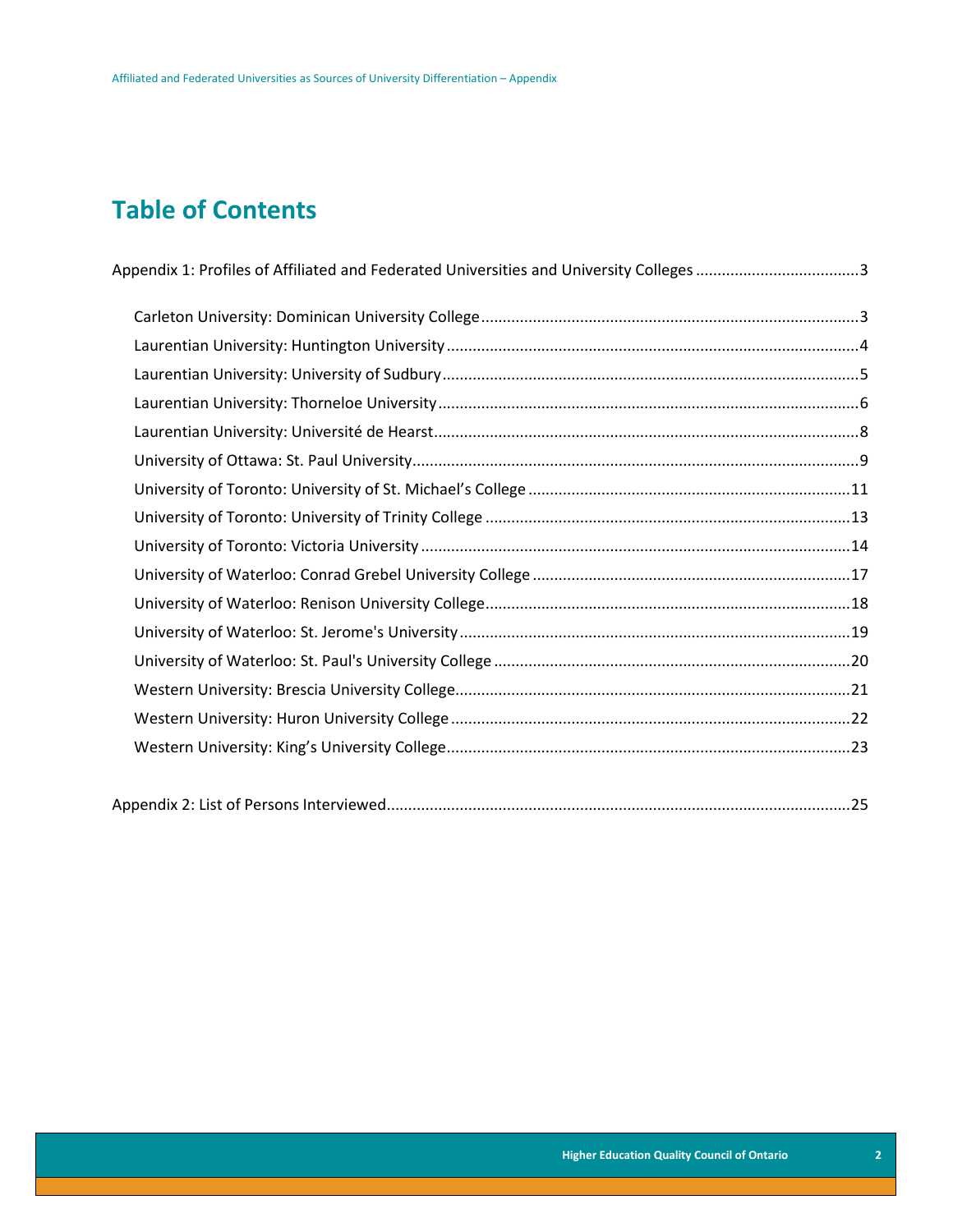# <span id="page-3-0"></span>**Appendix 1: Profiles of Affiliated and Federated Universities and University Colleges**

# <span id="page-3-1"></span>**Carleton University: Dominican University College**

## **History**

 $\overline{a}$ 

The institutional centre of studies of the Dominican order in Canada was established in Ottawa in 1900. In 1967, the Ontario legislature passed a private bill that formally granted a civil university charter and conferred on the academic council the power to grant university degrees in theology and philosophy, from the certificate to the PhD level.<sup>1</sup> The college adopted the name Collège dominicain de philosophie et de théologie. Thereafter, it accepted students other than Dominicans and offered civil university degrees in philosophy and theology.

Dominican College became eligible for 50% provincial support beginning in 1973 (Ontario MTCU, 2009, p. 31). This funding arrangement continued until 2012 and was unique among the religious-based colleges in Ontario. In effect, it recognized that Dominican was not in a position to affiliate with a publicly supported university; the University of Ottawa's origins were with a different Catholic order, the Oblates, and Carleton University's secular origins did not make it a good match for an affiliation.<sup>2</sup>

Dominican College grew steadily after the opening of English undergraduate programs in philosophy in 1992 and in theology in 2003. It has offered a bilingual program of graduate studies in philosophy since 1997 and a bilingual program of graduate studies in theology since 2007.

In 2012, Dominican College formally affiliated with Carleton University. In 2013, following a review by the Postsecondary Education Quality Assessment Board, the government approved a name change to Dominican University College – Collège universitaire dominicain.

**Academic Programs** Philosophy (certificate, baccalaureate, master's, PhD)

Theology (certificate, baccalaureate, master's, PhD)

In cooperation with Carleton University, DUC successfully completed its Institutional Quality Assurance Process (IQAP) in 2013. All graduate and undergraduate programs in philosophy and theology are fully accredited and funded by MTCU. All degrees granted by DUC are now conjoint with Carleton University.

<sup>1</sup> The statute is available at http://peqab.ca/Archive/DominicanNomenclatureWEB.pdf

<sup>2</sup> Carleton had one experience with a church-based institution that began with some controversy and ended unhappily. St. Patrick's College, an anglophone Catholic institution, ended its affiliation with the bilingual University of Ottawa in 1965-66 when the latter became a secular institution. St. Patrick's negotiated to become a non-denominational part of Carleton. Its status was that of a division within the Faculty of Arts rather than an independent affiliate. St. Patrick's moved to the Carleton campus in 1973. Lacking a distinctive mission, it was shut down in 1979. See MacDougall (1982) and Neatby and McEown (2002), 137-142.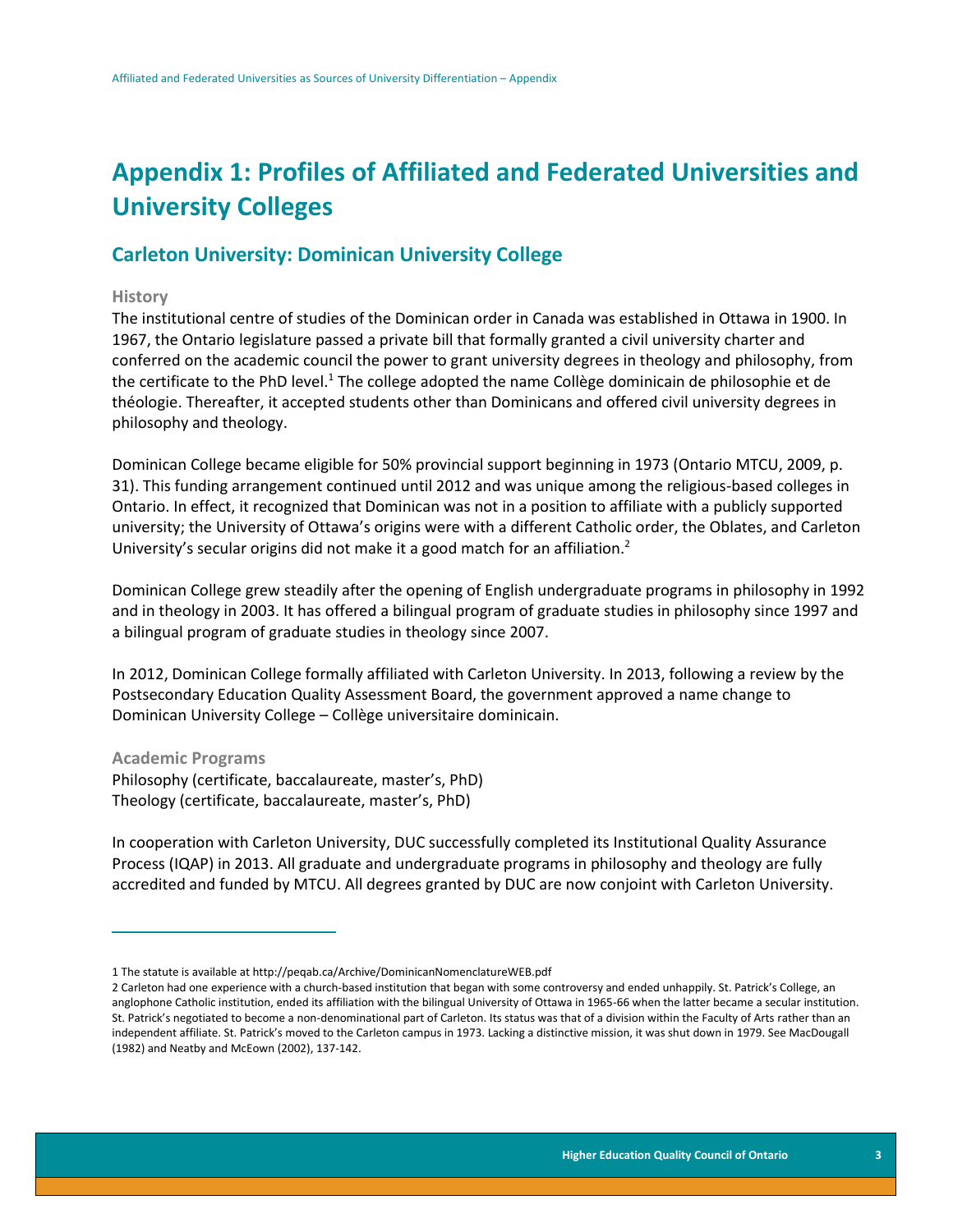**Enrolments** 120 (approximately, in 2014-15)

**Languages of Instruction** English and French

## **Campus**

The building houses a Dominican monastery and Dominican University College, which offers undergraduate and graduate studies in philosophy and theology. The Saint-Jean-Baptiste Priory has served St-Jean-Baptiste Parish since its foundation in 1899.

The campus is located four kilometres from Carleton University.

## **Status of Faculty**

The faculty are employees of Dominican University College.

**Students in Residence** 7 students

# <span id="page-4-0"></span>**Laurentian University: Huntington University**

## **History**

In 1958, the Northern Ontario University Association, associated with the United Church of Canada, began plans to establish a church-related university in Sudbury. Huntington University was founded in 1960 as a federated university of Laurentian University, with courses of study in religious studies and philosophy.

## **Academic Programs**

Communication studies (baccalaureate) Ethics (new admissions temporarily suspended) Gerontology (baccalaureate, certificate) Religious studies (baccalaureate) Theology (baccalaureate)

Faculty contribute to Laurentian University's Master of Arts program in the humanities.

Some certificate programs and course offerings are also available via continuing education, such as the three-year Bachelor of Arts degrees in religious studies and gerontology, a certificate program in gerontology and the Bachelor of Theology degree.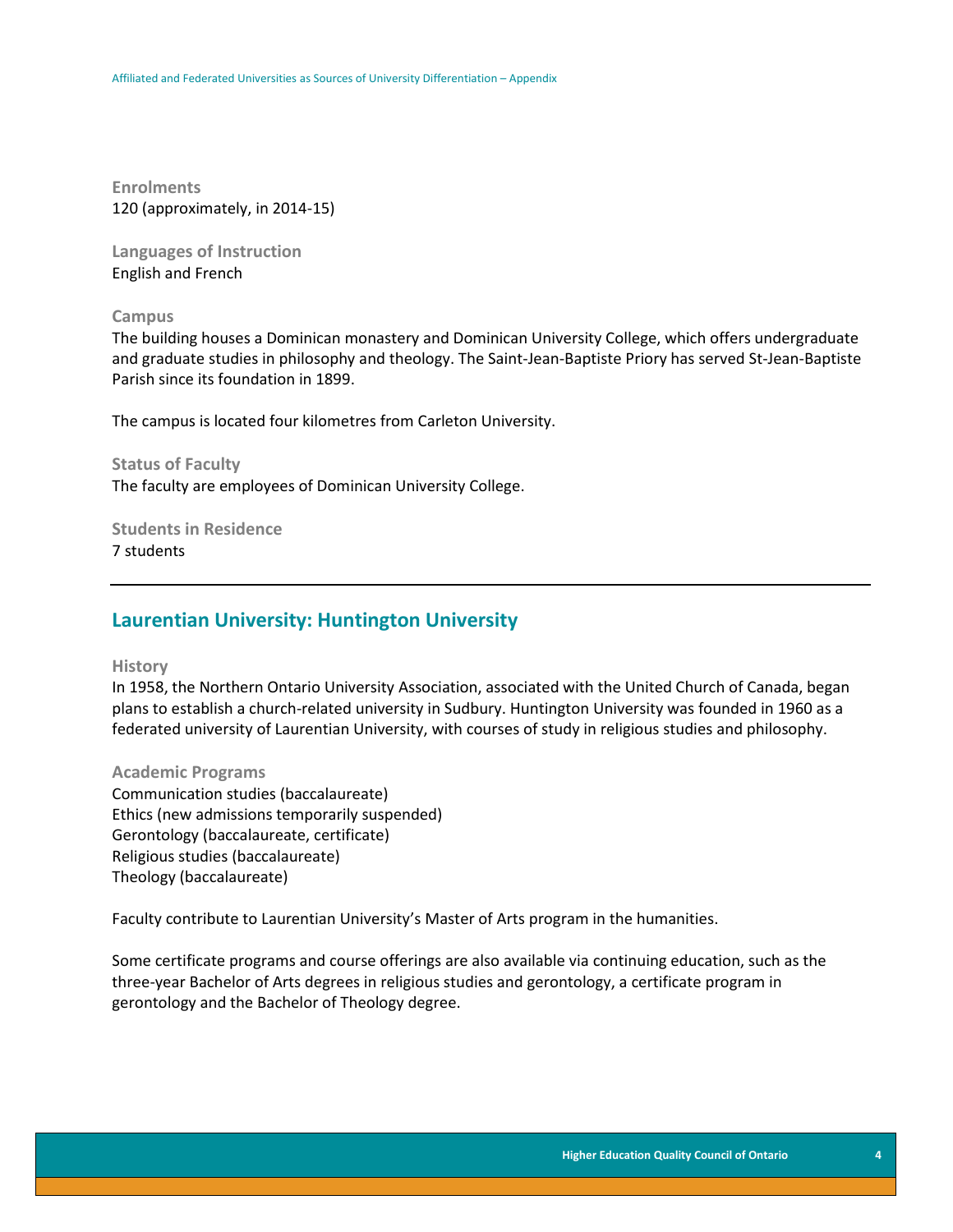The Lougheed Teaching and Learning Centre at Huntington University promotes excellence and innovation in higher learning and professional development throughout the north.

#### **Enrolments**

All students are enrolled as Laurentian University students. Students may be associated with Huntington in any of three ways: they may take a Huntington program; they may take Laurentian programs, including some courses at Huntington; and/or they may live in the Huntington residence.

**Language of Instruction** English. Laurentian's Sudbury campus is bilingual.

#### **Campus**

Huntington's building is located on the Laurentian University campus in Sudbury.

### **Status of Faculty**

The faculty are employees of Huntington. The collective agreement closely mirrors the agreement between Laurentian University and its faculty association.

**Students in Residence** 167 students

# <span id="page-5-0"></span>**Laurentian University: University of Sudbury**

#### **History**

The University of Sudbury was established by the Jesuit order as Sacred Heart College in 1913. At various times the college was associated with the University of Ottawa and Laval University. It was granted a charter with its own degree-granting powers by the Ontario legislature in 1957.

The University of Sudbury, along with the United and Anglican churches, recognized that having three small religious-based universities, all competing in a small community and without Ontario government funding, would not be viable. At their request, the legislature enacted in 1960 an act to incorporate Laurentian University of Sudbury. The United Church established Huntington College and the Anglican Church established Thorneloe College in 1962. All three institutions quickly affiliated with Laurentian University (Fleming, 1971, p. 114).

The affiliated universities of Laurentian initially "viewed their collective authority as equal to that of Laurentian by virtue of their critical roles in its founding" (Bray, 2010, p. 324). Laurentian University was for many years the only publicly supported university not to have its own chancellor, making do with the chancellors of the three affiliated universities. (This situation was remedied in 2010.)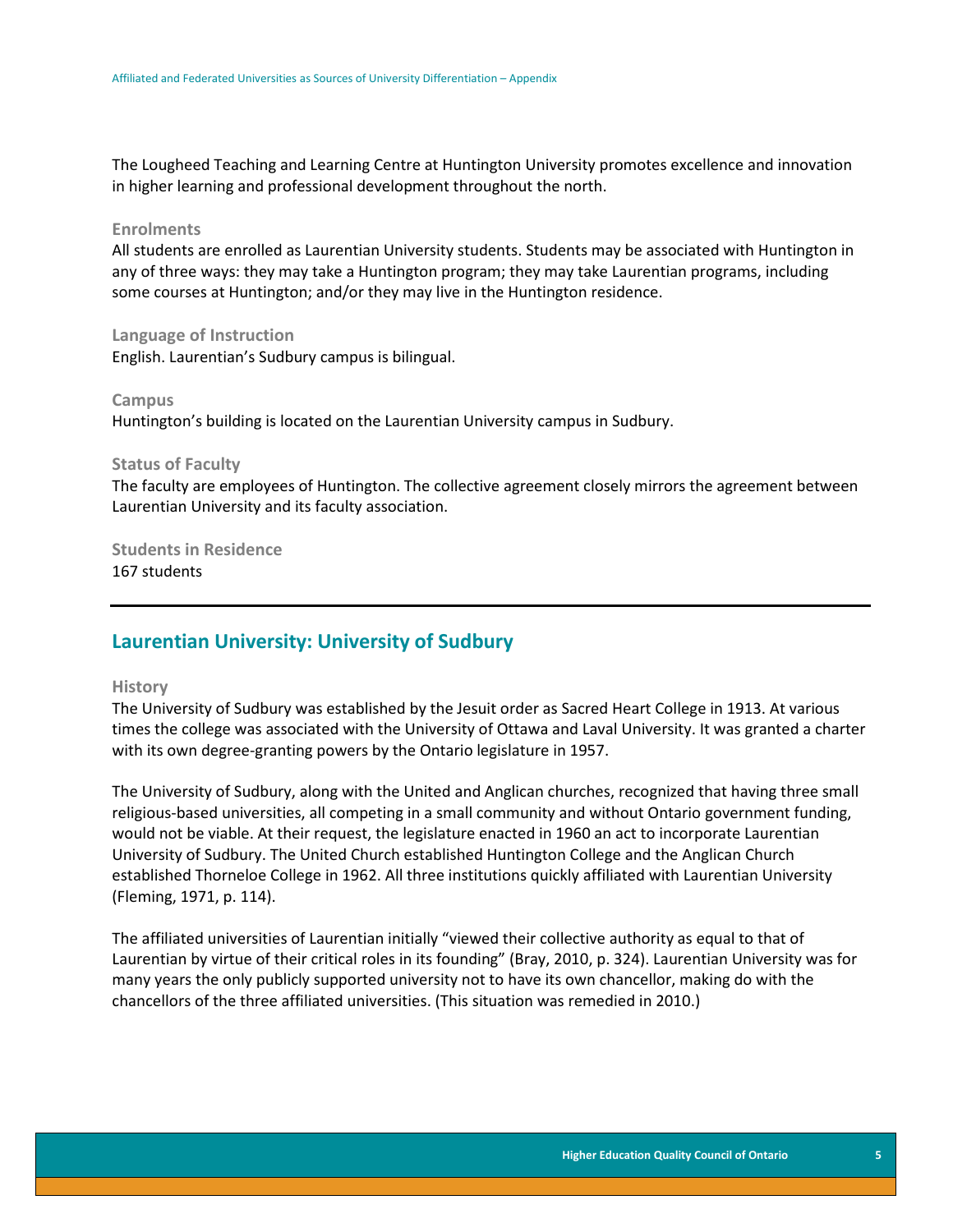The affiliated colleges, especially Huntington and Thorneloe, suffered financial difficulties in the late 1960s that reduced their roles relative to that of Laurentian. The Ontario government's decision in the 1970s to provide full per-student funding for students registered at affiliated universities made it possible for the three affiliates to expand their academic programming. Friction in the early 1990s led to actions by the president of Laurentian to regularize relationships with the federated universities, leading to a higher level of cooperation and collegiality (Bray, 2010, p. 324).

#### **Academic Programs**

Folklore et ethnologie (baccalaureate, certificate) Études journalistiques (baccalaureate) Indigenous studies (baccalaureate, certificate) Philosophy (baccalaureate) Religious studies (baccalaureate)

## **Enrolments**

All students are enrolled as Laurentian University students. Students may be associated with the University of Sudbury in any of three ways: they may take a University of Sudbury program; they may take Laurentian programs including some courses at University of Sudbury; and/or they may live in the University of Sudbury residence.

**Languages of Instruction** French and English

**Campus** The University of Sudbury's buildings are on the Laurentian campus.

#### **Status of Faculty**

The faculty are employees of the University of Sudbury. The collective agreement closely mirrors the agreement between Laurentian University and its faculty association.

**Students in Residence** 180 students

# <span id="page-6-0"></span>**Laurentian University: Thorneloe University**

**History**

Thorneloe University is one of the founding institutions of the Laurentian University federation. It was founded in 1962 and was affiliated with Laurentian in 1963.

**Academic Programs**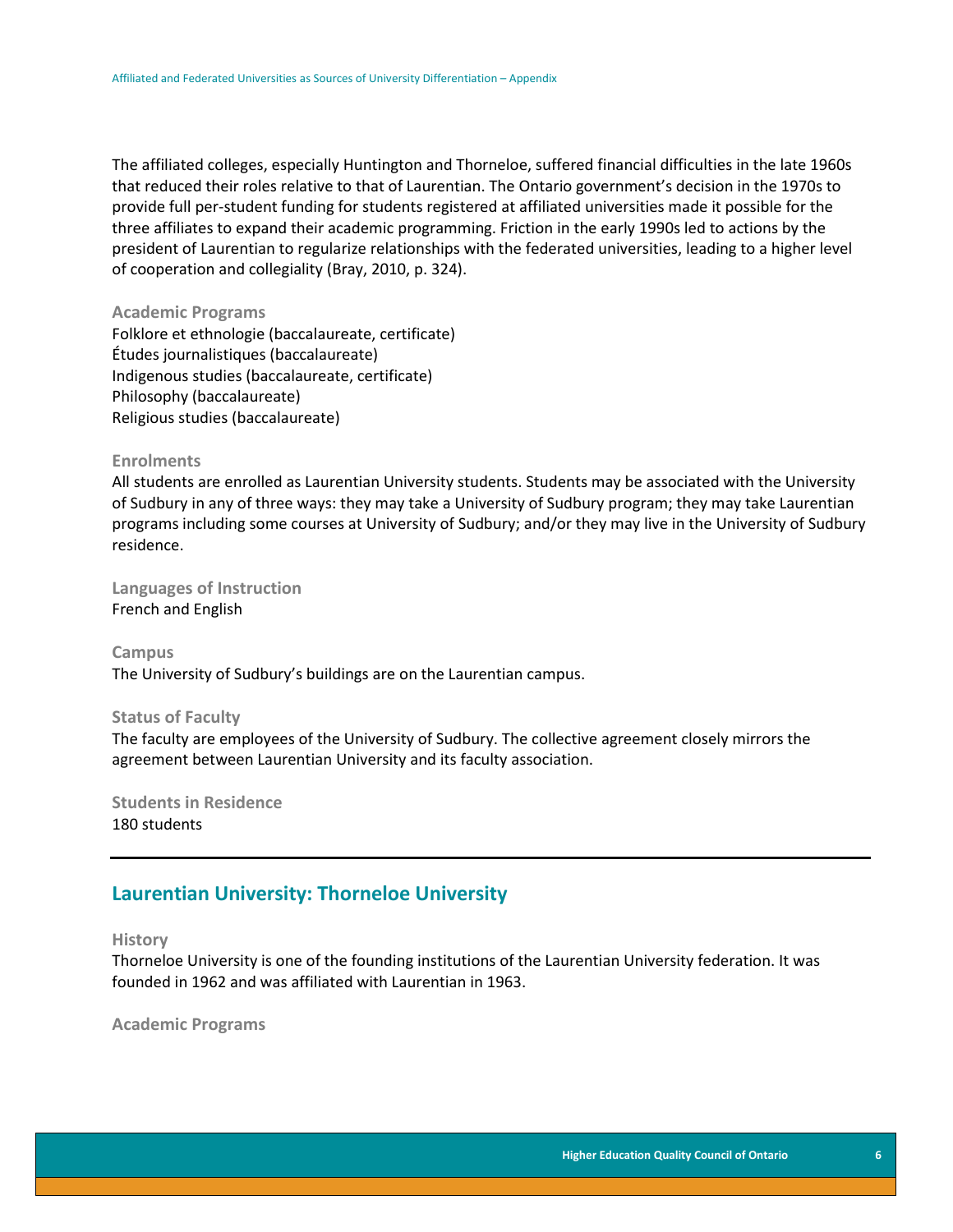Classical studies (baccalaureate) Religious studies (baccalaureate) Theatre arts (baccalaureate) Women's studies (baccalaureate)

These programs are not taught elsewhere at Laurentian in Sudbury (except religious studies, and the Frenchlanguage theatre arts program).

Thorneloe University offers certificate, diploma and bachelor's degree programs in theology through the School of Theology.

#### **Enrolments**

All students are enrolled as Laurentian University students. Students may be associated with Thorneloe in any of three ways: they may take a Thorneloe program; they may take Laurentian programs including some courses at Thorneloe; and/or they may live in the Thorneloe residence.

Thorneloe's teaching equals 332 FTE students in 2014-15. This figure represents the number of credit-hours taught in Thorneloe programs converted to FTEs. Many Laurentian students take a small portion of their courses at Thorneloe.

## **Language of Instruction**

English. Laurentian's Sudbury campus is bilingual.

#### **Campus**

Thorneloe's buildings are on the Laurentian campus and include classrooms, administrative and faculty offices, a 143-seat theatre, the residence and the only free-standing chapel on the Laurentian campus.

### **Status of Faculty**

The faculty are employees of Thorneloe. The collective agreement closely mirrors the agreement between Laurentian University and its faculty association.

## **Students in Residence**

58 residence beds. The residence is open to any Laurentian student, and few students in the residence are majoring in a Thorneloe program. Students are attracted by the residence's relatively small size and by the option of cooking their own meals in common kitchens (residents also have the option of buying a meal plan elsewhere on campus).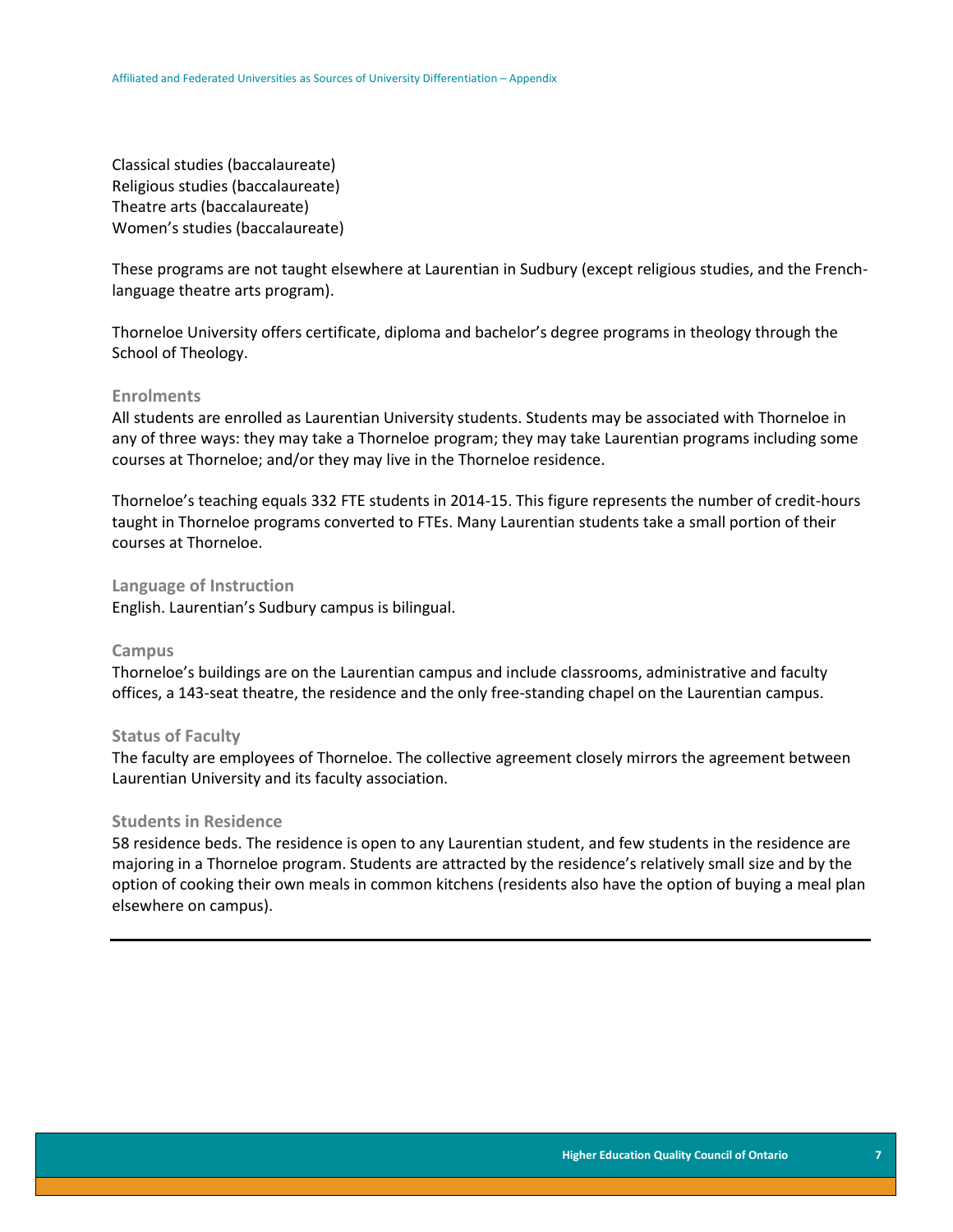# <span id="page-8-0"></span>**Laurentian University: Université de Hearst**

#### **History**

Hearst was founded in 1953 as Collège universitaire de Hearst by Bishop Louis Lévesque. It was financed by the population of the diocese of Hearst with the intention of providing secondary education to the Frenchspeaking youth of the northeast of Ontario.

The institution was incorporated under the name Collège universitaire de Hearst in 1959 to focus on university studies. It was affiliated with the University of Sudbury in 1957 and then with Laurentian University in 1963. In 1970, the diocese of Hearst sold the build to the university college for a nominal cost. In 1972, the Ontario legislature enacted a statute to create Hearst as a secular institution. It ceased providing secondary programs (since these were now available in the French-language public system) and concentrated exclusively on university programs.

Programs have been offered in Kapuskasing since 1976. Programs have been offered in Timmins since 1988, and since 2010 Hearst has shared a new academic building with Collège Boréal in Timmins.

Hearst became the first university in Ontario designated under the *French Language Services Act* in 2013.

In May 2014, as part of Hearst's Strategic Mandate Agreement, MTCU gave approval for Hearst to operate as l'Université de Hearst.

#### **Academic Programs**

Business administration (baccalaureate, offered at all three campuses) Interdisciplinary studies (baccalaureate) Management (baccalaureate) Psychology (baccalaureate) Social services (baccalaureate) Translation (baccalaureate)

**Enrolments** About 100 full-time

**Language of Instruction** French

#### **Campus**

The Hearst campus features an amphitheater, cafeteria, library and gymnasium. The Kapuskasing campus is located at 7 Aurora Avenue. The Timmins campus is located at 395 Theriault Boulevard.

**Status of Faculty** The faculty are employees of Hearst.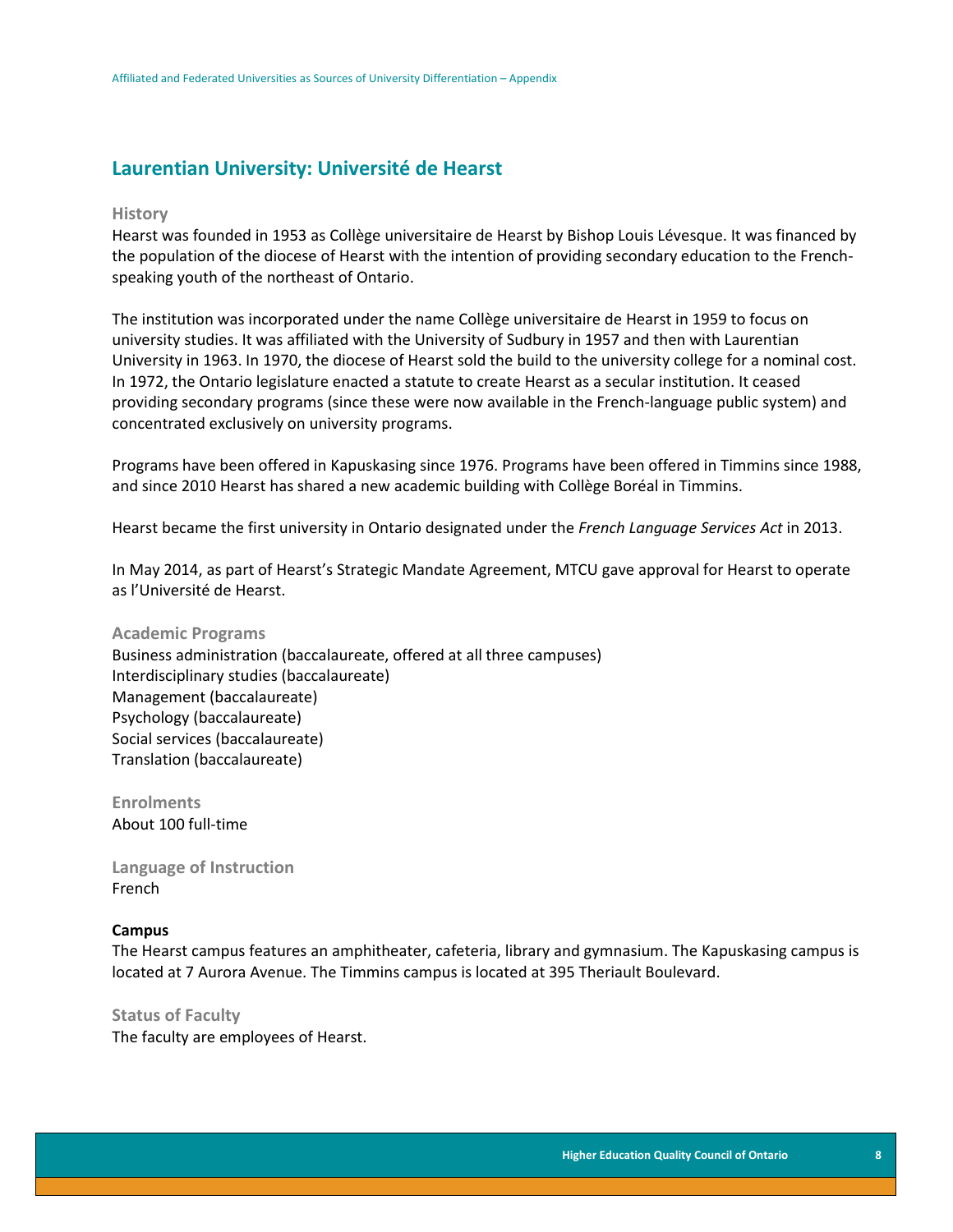## **Students in Residence**

Université de Hearst offers small residences at each of the three campuses.

# <span id="page-9-0"></span>**University of Ottawa: St. Paul University**

## **History**

In 1848, Joseph-Bruno Guigues, the first bishop of the Roman Catholic Archdiocese of Ottawa, established the College of Bytown. In 1856, the college was officially entrusted to the Missionary Oblates of Mary Immaculate. In 1866, the legislature of the United Province of Canada gave it a charter as a bilingual university, the College of Ottawa. A papal charter was granted in 1889, although the university has never imposed a religious test on faculty or students. The institution would later rewrite its pontifical charter in keeping with the Apostolic Constitution of Pope Pius XI, and also rewrote its civil charter around the same time. The Ontario legislature enacted a new charter in 1933, changing the name to the University of Ottawa.

In 1965, it was agreed that most of the institution would be turned over to a lay board – what is now the University of Ottawa – and the institution previously known as the University of Ottawa was renamed Saint Paul University, which retained its civil and pontifical charters. Saint Paul University conceded the majority of its holdings to the University of Ottawa.

Saint Paul University appoints eight members to the board of governors of the University of Ottawa. The rector of Saint Paul University is a member of the senate of the University of Ottawa, and the faculties of Saint Paul University are also represented in the academic senate of the University of Ottawa by their dean, secretary and a professor elected by his or her colleagues.

## **Academic Programs**

Baccalaureate degrees

- Conflict studies
- Ethics (Theology)
- Human relations and spirituality
- Philosophy and theology
- Public ethics
- Social communication
- Theology

#### Certificates

- Anglican studies
- **•** Eastern Christian studies
- Group intervention and leadership
- Philosophy
- Private and public ethics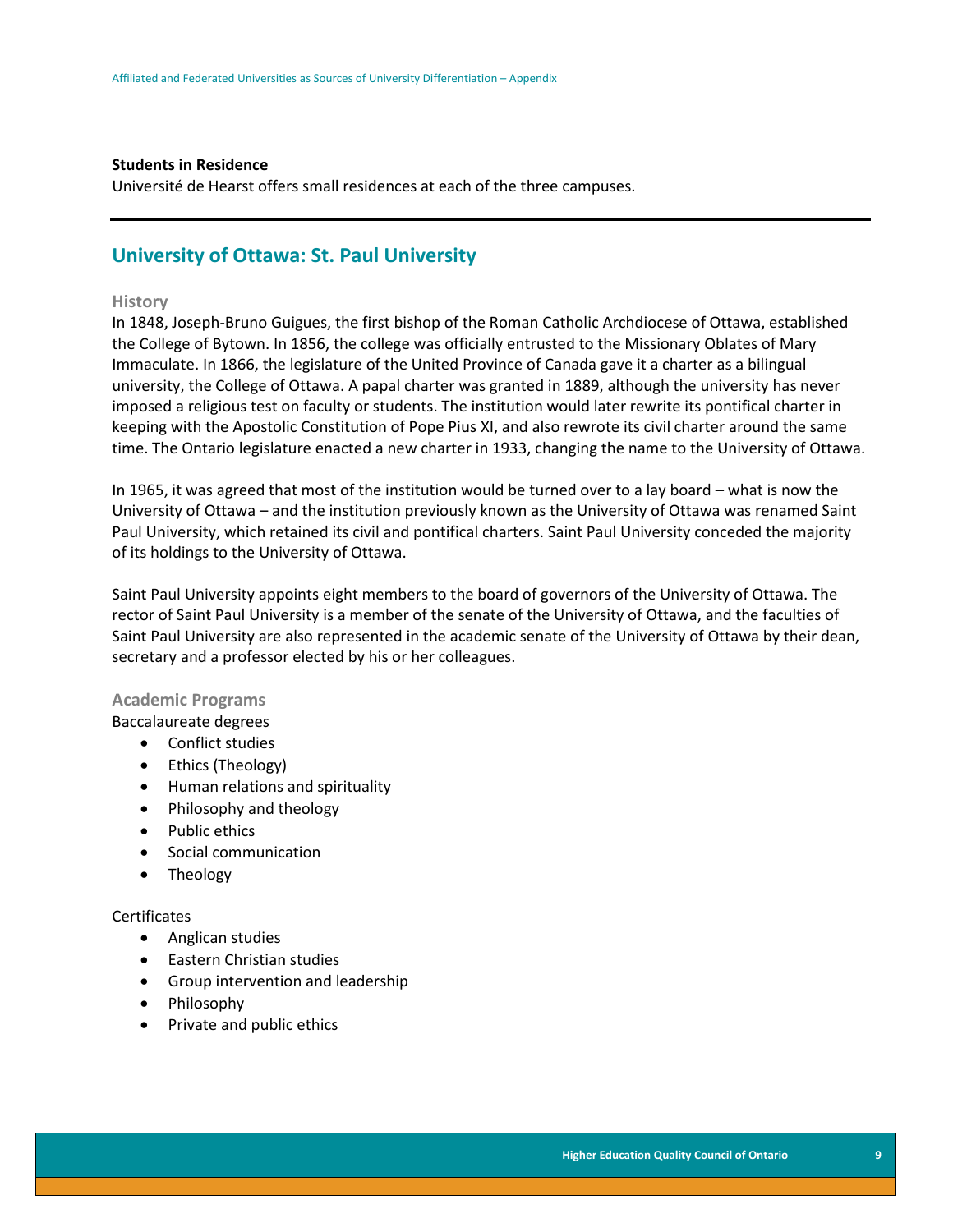- Social communication
- Theology

Graduate diplomas

- Canon law
- Canonical practice
- Contemplative theology and spiritual mentorship
- Couple counselling and spirituality
- Ecclesiastical administration
- **•** Ethics and religious beliefs in the media
- Public ethics

Master's degrees

- Canon law
- Conflict studies
- Counselling and spirituality
- Pastoral theology
- Public ethics
- Theology
- Religious education

## **Doctorates**

- Conflict studies
- Canon law
- Counselling and spirituality
- Ministry
- Theology

**Enrolments** Undergraduates: 230 full-time, 340 part-time

Graduate: 110 full-time, 140 part-time

**Languages of Instruction** English and French

**Campus** The campus is about two kilometres from the University of Ottawa campus.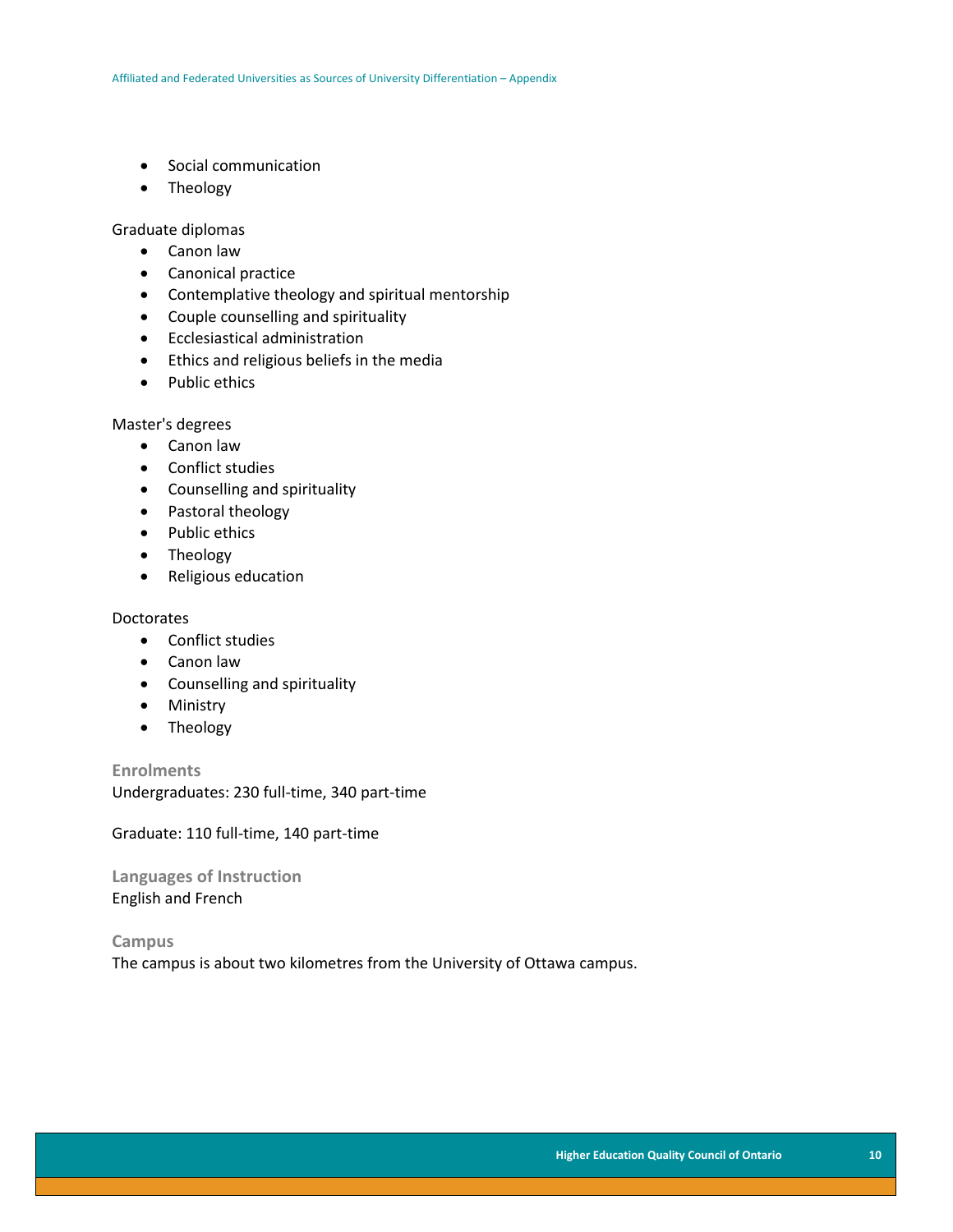**Status of Faculty**

Faculty are employees of Saint Paul University and are members of the Professors' Association of St. Paul University.

**Students in Residence** 180 students

# <span id="page-11-0"></span>**University of Toronto: University of St. Michael's College**

**History**

St. Michael's College was founded in 1852 as a Basilian college by Pierre Tourvieille, Superior General of the Congregation of St. Basil of Annonay, France.

The Basilians received a large estate in 1853 from John Elmsley, son of the chief justice of Upper Canada and a prominent philanthropist. St. Michael's College relocated to the new site east of the University of Toronto and established the college parish, St. Basil's Church. The incorporation of the college was granted Royal Assent in 1855.

St. Michael's affiliated with the University of Toronto in 1883, having secured a guarantee that it would conduct its own teaching in philosophy and history. In 1910, St. Michael's College became a federated college of the University of Toronto. The college maintained autonomy in faculty hiring and teaching in liberal arts subjects, while the University of Toronto governed examinations and the granting of degrees in all subjects except theology. In 1912, St. Joseph's College and Loretto College became colleges of St. Michael's College, thereby allowing their female students to receive University of Toronto degrees. Separate lectures for women were held at Loretto and St. Joseph's Colleges until 1952.

With the opening of the Institute of Mediaeval Studies in 1929, St. Michael's expanded into graduate teaching and research. Ten years later, Pope Pius XI signed a papal charter creating the Pontifical Institute of Mediaeval Studies.

From the time of its federation until the early 1970s, St. Michael's faculty were responsible for teaching the so-called 'college subjects': English, French, German and Classics (including Greek, Latin and ancient history). St. Michael's enjoyed the special privilege of teaching philosophy. The loss of federal government funding in the late 1960s hurt all of the University of Toronto's religious-based affiliates, but the financial difficulties at St. Michael's were worse: declining numbers of priests and nuns meant that a larger share of the faculty were laypeople who retained a full salary (Reford, 1995, p. 175).

St. Michael's and the other federated universities took steps in the early 2000s to create distinctive undergraduate programs. In the federation framework agreements signed in 2008, the University of Toronto administration endorsed differentiation and distinctiveness.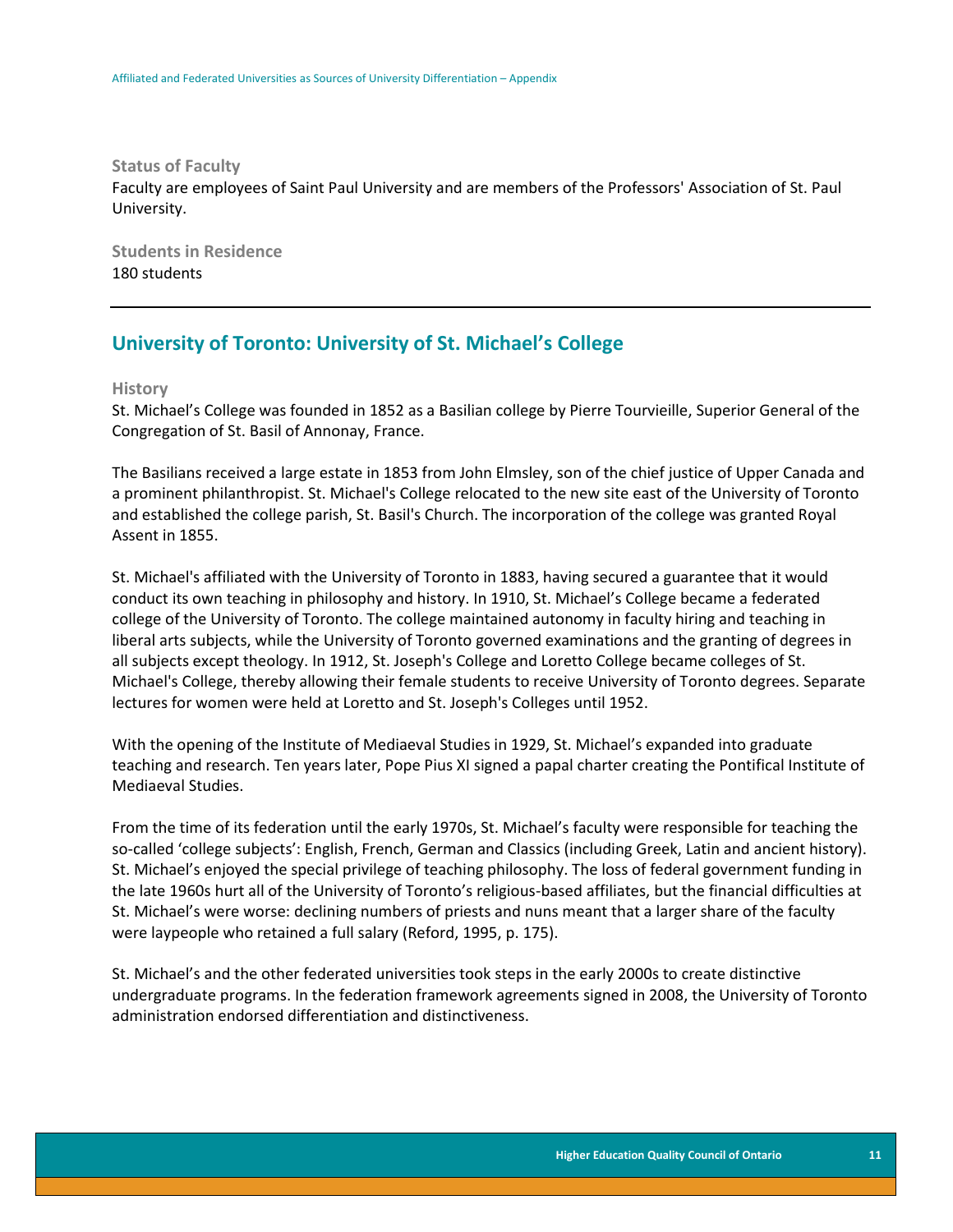## **Academic Programs**

St. Michael's sponsors these undergraduate programs:

- Book and media studies
- Celtic studies
- Christianity and culture
- Concurrent education: Religious education
- Mediaeval studies

St. Michael's also offers a cornerstone program known as SMC One, a full-year experiential and servicelearning course designed for students with an interest in the theory and practice of social justice. The program includes lectures, small seminar discussions, community and academic guest speakers and servicelearning placements. The following streams are offered:

- Mediums of justice and culture
- Constructing the self and community
- Poverty and politics
- Resistance and rebellion

The Faculty of Theology offers:

- Master of Theology (ThM)
- Doctor of Ministry (DMin)
- Master of Arts in theology (MA in theology)
- Doctor of Theology (ThD)
- Doctor of Philosophy (PhD in theology)

The University of Toronto's departments in French, Italian and Slavic studies are located on the St. Michael's campus.

The Pontifical Institute of Medieval Studies is affiliated with the University of St. Michael's College.

**Enrolments** Undergraduate: 4,440 full-time, 319 part-time No graduate students

**Language of Instruction** English

**Campus** Located on the St. George campus of the University of Toronto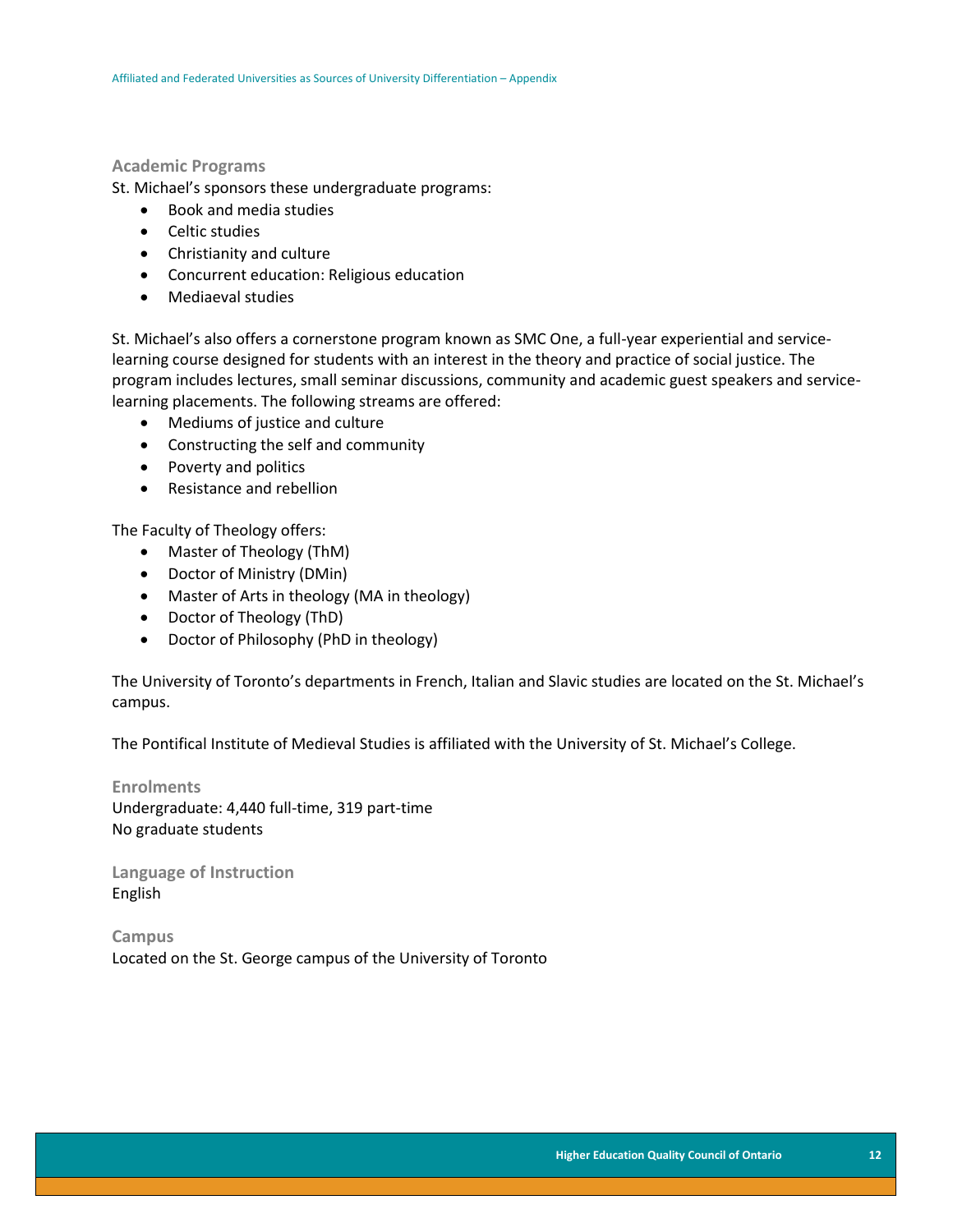**Status of Faculty**

The University of Toronto Faculty Association (UTFA) is the professional organization of faculty and librarians of the University of Toronto and affiliated institutions (St. Michael's College, Trinity College and Victoria University).

**Students in Residence** 714 students

# <span id="page-13-0"></span>**University of Toronto: University of Trinity College**

## **History**

Trinity College was founded as an Anglican institution in 1851 by Bishop John Strachan, after the University of Toronto had severed its ties with the Church of England. The first campus, on Queen Street West, opened in 1852.

In 1904, Trinity became part of the University of Toronto and relinquished to the university its authority to grant degrees in subjects other than theology. The college acquired its present property in 1913, but construction of the new college building was not completed until 1925 due to World War I.

## **Academic Programs**

Trinity sponsors undergraduate programs in:

- Immunology
- International relations
- Ethics, society, and law

The Margaret MacMillan Trinity One program provides first-year students with the opportunity to explore major issues and ideas pertaining to human life and world affairs, while in a small-group environment conducive to deep discussion and interaction. Trinity One has five streams:

- Public policy
- Ethics
- International relations
- Biomedical health
- Health science and society

The Faculty of Theology offers:

- Master of Theological Studies (M.T.S.)
- Master of Divinity/Master of Arts (M.Div./M.A.)
- Master of Divinity (M.Div.)
- Master of Divinity (Honours)
- Master of Divinity (C.L.M.)
- Master of Arts (M.A.) in rheology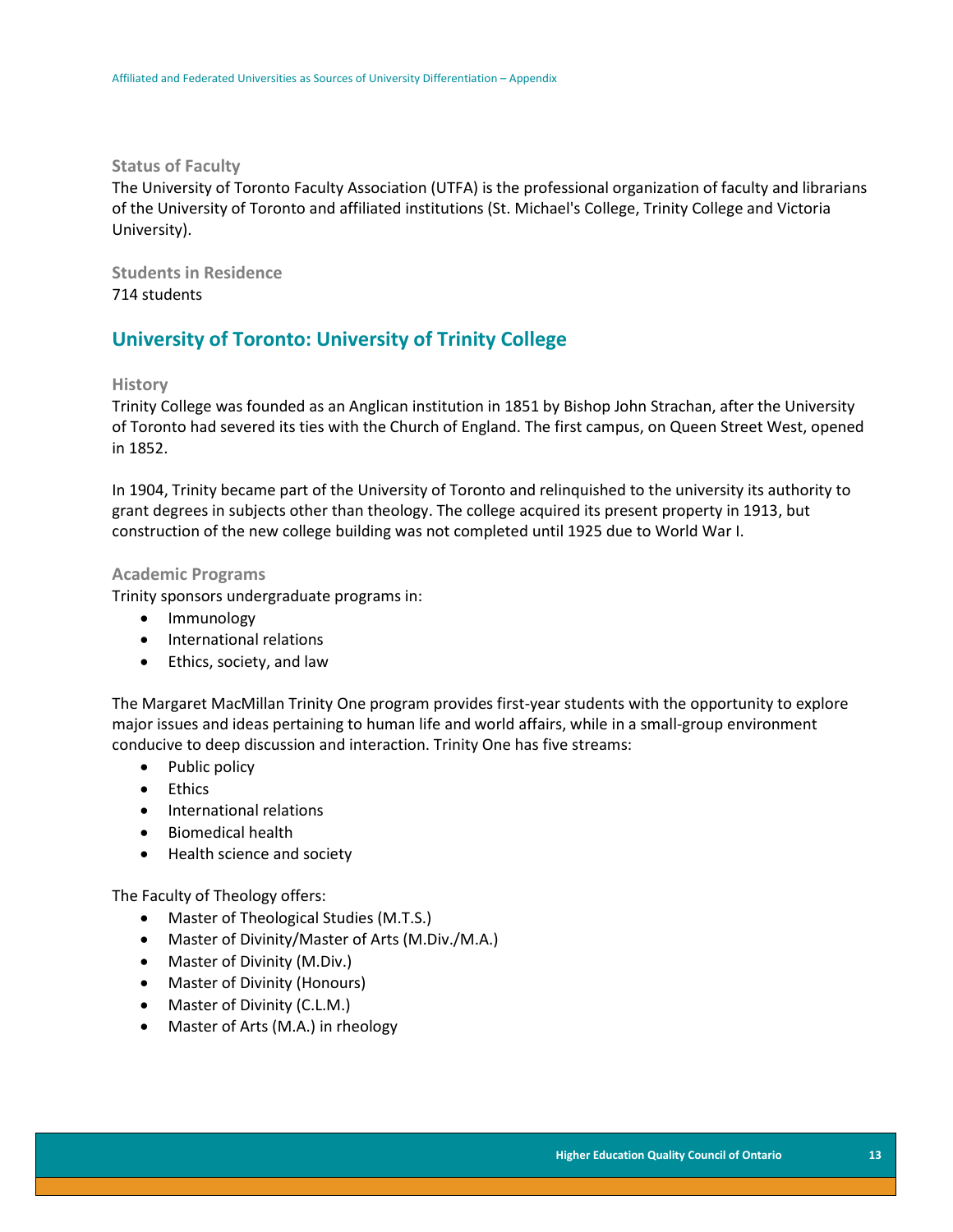- Master of Theology (Th.M.)
- Doctor of Ministry (D.Min.)
- Doctor of Theology (Th.D.)
- Doctor of Philosophy (Ph.D.)

Trinity is affiliated with the Bill Graham Centre for Contemporary International History, the Centre for Ethics, and the Munk School of Global Affairs.

**Enrolments** Undergraduate: 1,669 full-time, 85 part-time No graduate students

**Language of Instruction** English

**Campus** Located on the St. George campus of the University of Toronto

### **Status of Faculty**

The University of Toronto Faculty Association (UTFA) is the professional organization of faculty and librarians of the University of Toronto and affiliated institutions (St. Michael's College, Trinity College and Victoria University).

**Students in Residence** 425 students

# <span id="page-14-0"></span>**University of Toronto: Victoria University**

## **History**

Victoria College was originally founded as Upper Canada Academy by the Wesleyan Methodist Church and was located in Cobourg. The school opened in 1836 with Egerton Ryerson as president. In 1841, it was incorporated as Victoria College.

Victoria University was formed in 1884. In 1890, Victoria University federated with the University of Toronto and in 1892 moved to its current location. Since 1928, Victoria University has had two parts: Victoria College has retained secular studies in the liberal arts and sciences, while Emmanuel College has functioned as its postgraduate theological college.

Until the 1970s, Victoria University retained its humanities departments and hired its own faculty to teach those subjects. The disciplines in Victoria College were English, French, German, classics, ancient history, and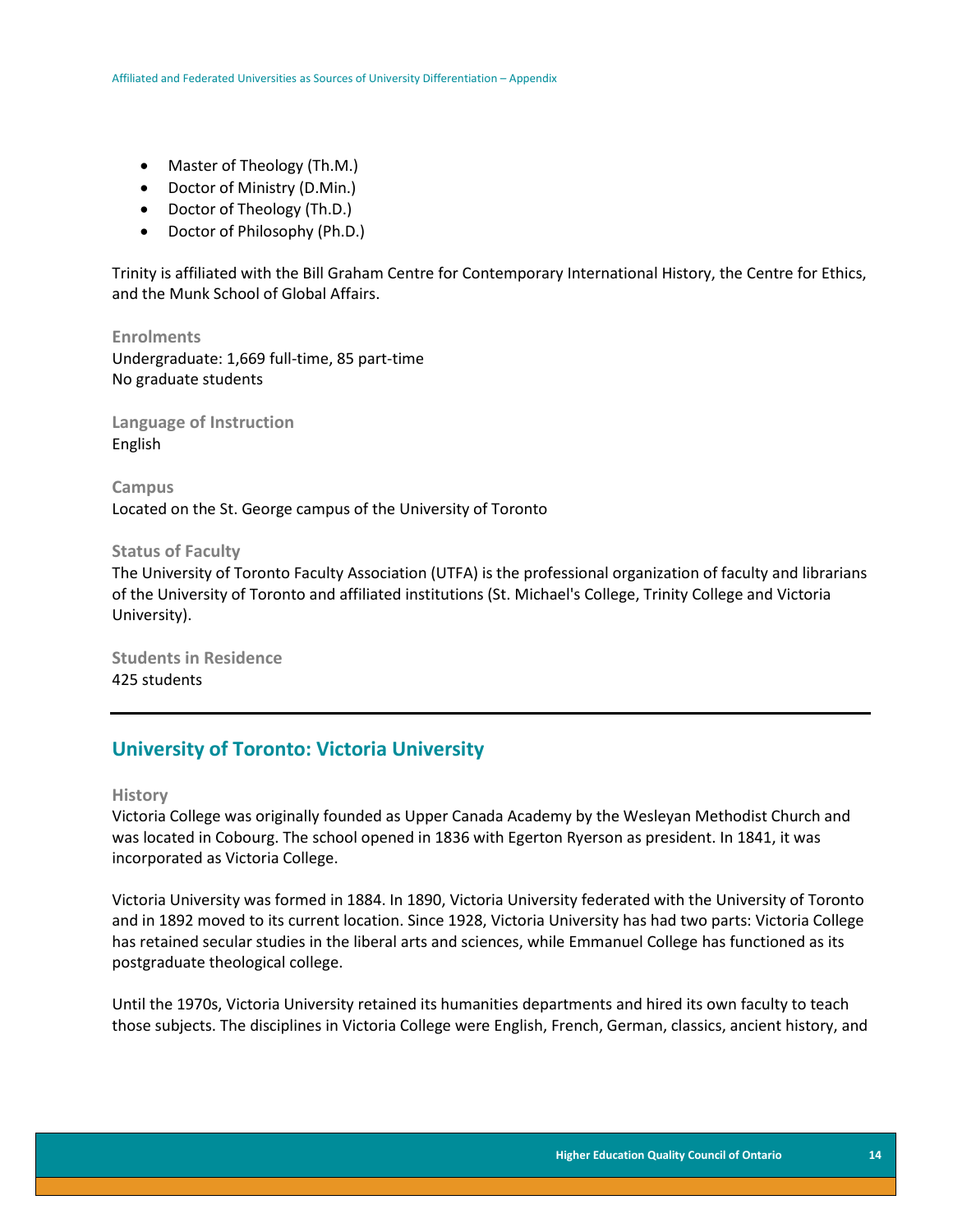ethics. As new disciplines in the humanities and social sciences were created, these became the responsibility of the University of Toronto.

In the late 1960s and 1970s, the humanities departments at Victoria and the other federated universities were amalgamated into university-wide departments, though the faculty kept their appointments in their respective federated universities or university college. In the 1980s and 1990s, the academic role of the federated universities was similar to that of the constituent colleges (University, New, Innis and Woodsworth).

Victoria and the other federated universities took steps in the early 2000s to create distinctive undergraduate programs. In the federation framework agreements signed in 2008, the University of Toronto administration endorsed differentiation and distinctiveness.

#### **Academic Programs**

Victoria introduced in 2003 a unique enriched first-year program. The Vic One program is intended to be a niche in the first-year experience that does not compete with the major departments and is made possible in part by a financial subsidy from Victoria's own resources. Vic One enrolment is limited to 200 and a maximum of 25 students per section.

Vic One has seven streams:

- The Northrop Frye stream focuses on the humanities, with investigation of literary, philosophical and cultural influences.
- The Paul Gooch stream focuses on philosophy and ethical citizenship, and explores the age-old quest for truth, goodness and justice.
- The Norman Jewison stream is for students interested in the arts and society.
- The Lester Pearson stream examines current and historical events in a political, social and cultural context.
- The Egerton Ryerson stream is intended for students pursuing studies in teaching. It covers current issues in education and provides students with experiential learning in a Toronto school.
- The Arthur Schawlow stream is suited to students interested in the exploration of the physical sciences.
- The Augusta Stowe-Gullen stream is focused on science as seen through literature, the arts, philosophy of science and ethics, scientific communication (rhetoric) and statistical methods.

Victoria sponsors the following undergraduate programs:

- Creative expression and society
- Education and society
- Literature and critical theory
- Material culture
- Renaissance studies
- Science and society
- Semiotics and communication studies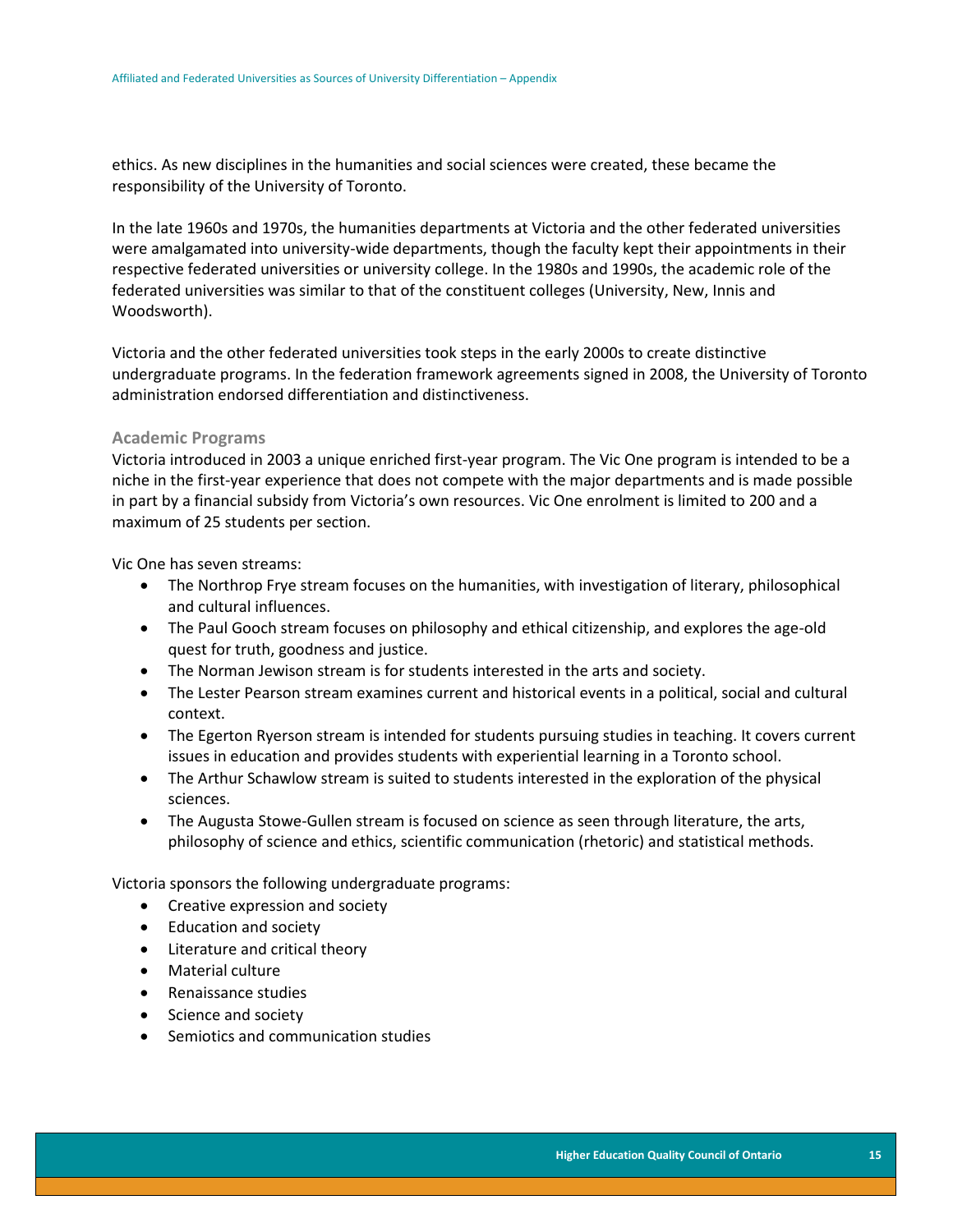Victoria is also home to the faculty, graduate students and staff of several University of Toronto departments and centres: the Department of Spanish and Portuguese, the Institute for the History and Philosophy of Science and Technology, the Centre for Reformation and Renaissance Studies, and the Centre for Comparative Literature.

Emmanuel College offers the following programs:

- Master of Divinity
- Master of Pastoral Studies
- Master of Pastoral Studies: Muslim Studies
- Master of Theological Studies
- Master of Sacred Music
- Master of Arts in theology
- Master of Theology
- Doctor of Ministry
- Doctor of Theology
- Diploma in Buddhist Mindfulness and Mental Health
- Diploma in Community and Health Ministries

**Enrolments** Undergraduate: 3,065 full-time, 214 part-time No graduate students

**Language of Instruction** English

**Campus** Located on the St. George campus of the University of Toronto

#### **Status of Faculty**

The University of Toronto Faculty Association (UTFA) is the professional organization of faculty and librarians of the University of Toronto and affiliated institutions (St. Michael's College, Trinity College and Victoria University). Victoria directly employs a small number of faculty, primarily in theology. Victoria pays for the delivery of Victoria College academic programs and courses by compensating U of T faculty, retired faculty or their departments on a per-course basis. These faculty deliver the distinctive Vic courses (Vic One, the Vic One Hundreds) and Victoria's programs in literature and critical theory, renaissance studies, semiotics, education and society, material culture, creative expression and society, and science and society.

**Students in Residence** 800 students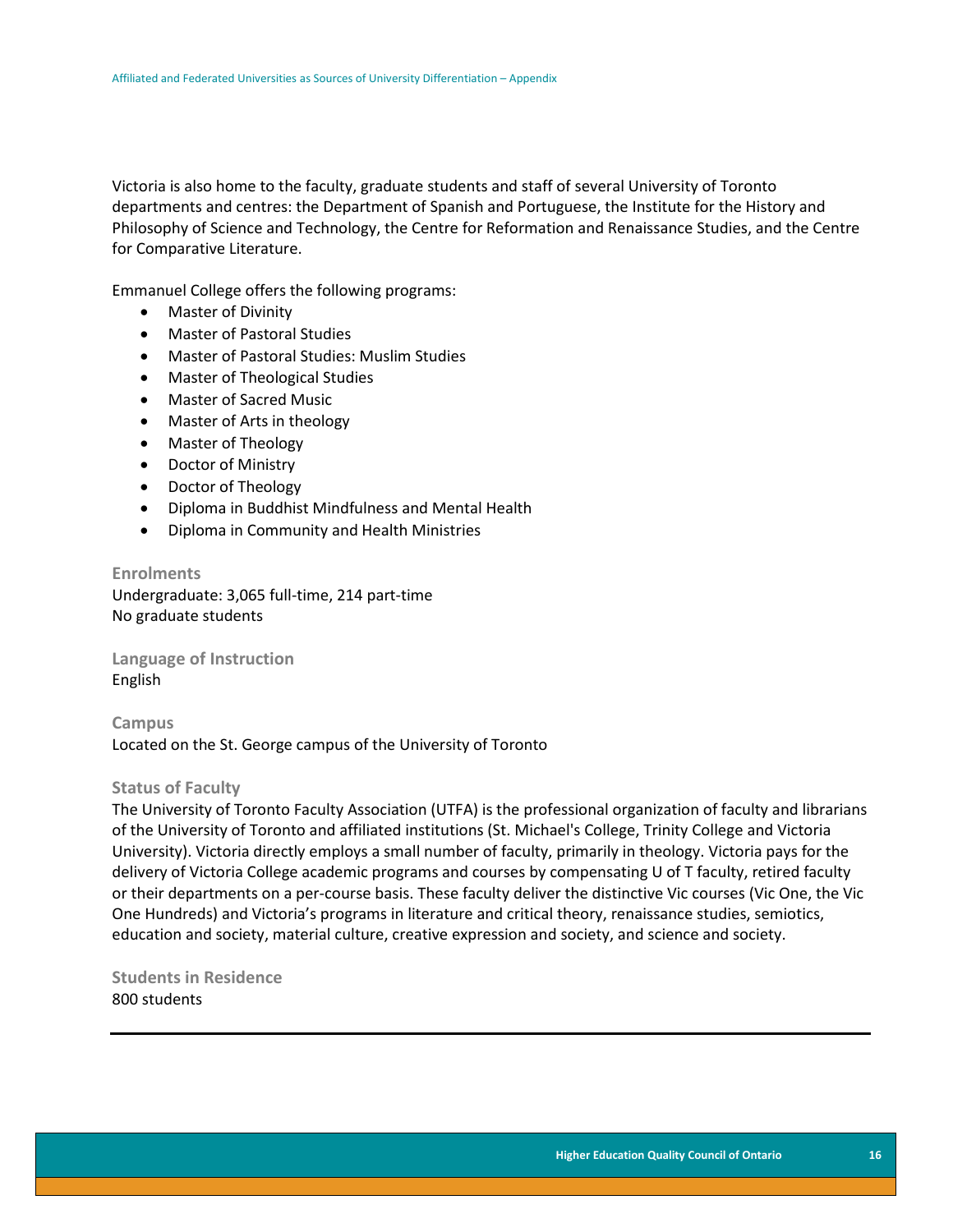# <span id="page-17-0"></span>**University of Waterloo: Conrad Grebel University College**

#### **History**

Conrad Grebel University College (CGUC) was chartered in 1961. The college was established by Ontario Mennonite leaders with the intention of affiliating with the University of Waterloo so that Ontario Mennonites could provide postsecondary education with a relatively small financial investment.

The vision for Conrad Grebel College emerged from conversations in 1959 within the Kitchener-Waterloo Inter-Mennonite Ministers' Fellowship. The Ontario Mennonite leaders envisioned a Mennonite residential college for students studying in non-theological disciplines at a secular university. They believed that the new college's teaching would be limited to religious knowledge and such other liberal arts courses as would be negotiated with the university.

The college's undergraduate teaching role expanded with the rapid growth of the University of Waterloo. The college established its own graduate-level theological studies programs in 1987. Conrad Grebel University College added 'University' to its name in 2001 to recognize its graduate program and to differentiate itself from community colleges.

## **Academic Programs**

The college teaches courses in the following areas: interdisciplinary arts, English, fine arts, history, Mennonite studies, music, church music and worship, peace and conflict studies, philosophy, religious studies and sociology.

The college also teaches the Master of Peace and Conflict Studies program.

Conrad Grebel University College and the University of Waterloo offer a joint graduate program leading to a Master of Theological Studies degree.

## **Enrolments**

All students are enrolled as University of Waterloo students. Students may be associated with Conrad Grebel in two ways: they may take Waterloo programs including some courses at Conrad Grebel; and/or they may live in the Conrad Grebel residence.

More than 2,800 students from across the Waterloo campus take courses each year at the college.

**Language of Instruction** English

**Campus**

Located on the campus of the University of Waterloo.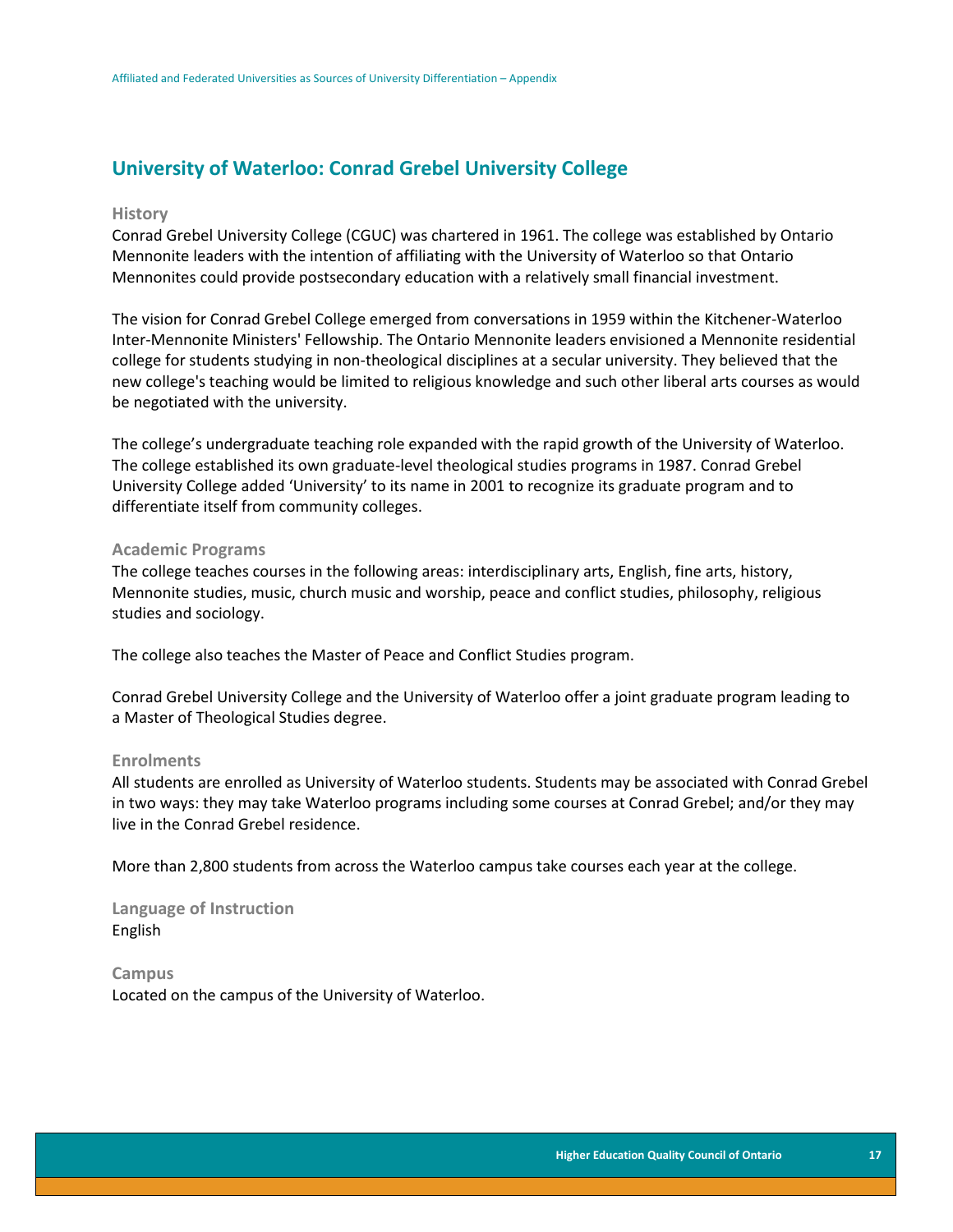**Status of Faculty** Faculty are employed by Conrad Grebel University College.

## **Students in Residence**

Residences accommodate 174 students. It is estimated that half of the students in residence are Mennonite.

# <span id="page-18-0"></span>**University of Waterloo: Renison University College**

#### **History**

Renison was incorporated in 1959 by provincial letters patent and under the authority of the Anglican Diocese of Huron. In 1960, Renison struck an affiliation agreement with the University of Waterloo for the right to offer programs in the arts and social sciences for credit towards a Bachelor of Arts degree from Waterloo. The university transferred five acres of land on the west side of its campus to Renison in 1961, and Renison purchased an additional acre.

In 2010, following years of negotiations, supplementary letters patent were issued by the Government of Ontario, making the official name of the college Renison University College.

#### **Academic Programs**

The college offers programmes and courses leading to the Bachelor of Arts, Honours Bachelor of Social Work and Master's of Social Work degrees of the University of Waterloo.

In addition, Renison offers courses in the following subject areas:

- **Applied language studies**
- **East Asian studies**
- **English language studies**
- **Studies in Islam**
- English as a second language
- Other arts courses, including English, English as a second language, fine arts, history and religious studies

Non-credit courses:

- **English as a second language**
- **Japanese language**
- Chinese language

All students are enrolled as University of Waterloo students. Students may be associated with Renison in any of three ways: they may take a Renison program; they may take Waterloo programs including some courses at Renison; and/or they may live in the Renison residence. Renison teaches the equivalent of 550 FTE students annually.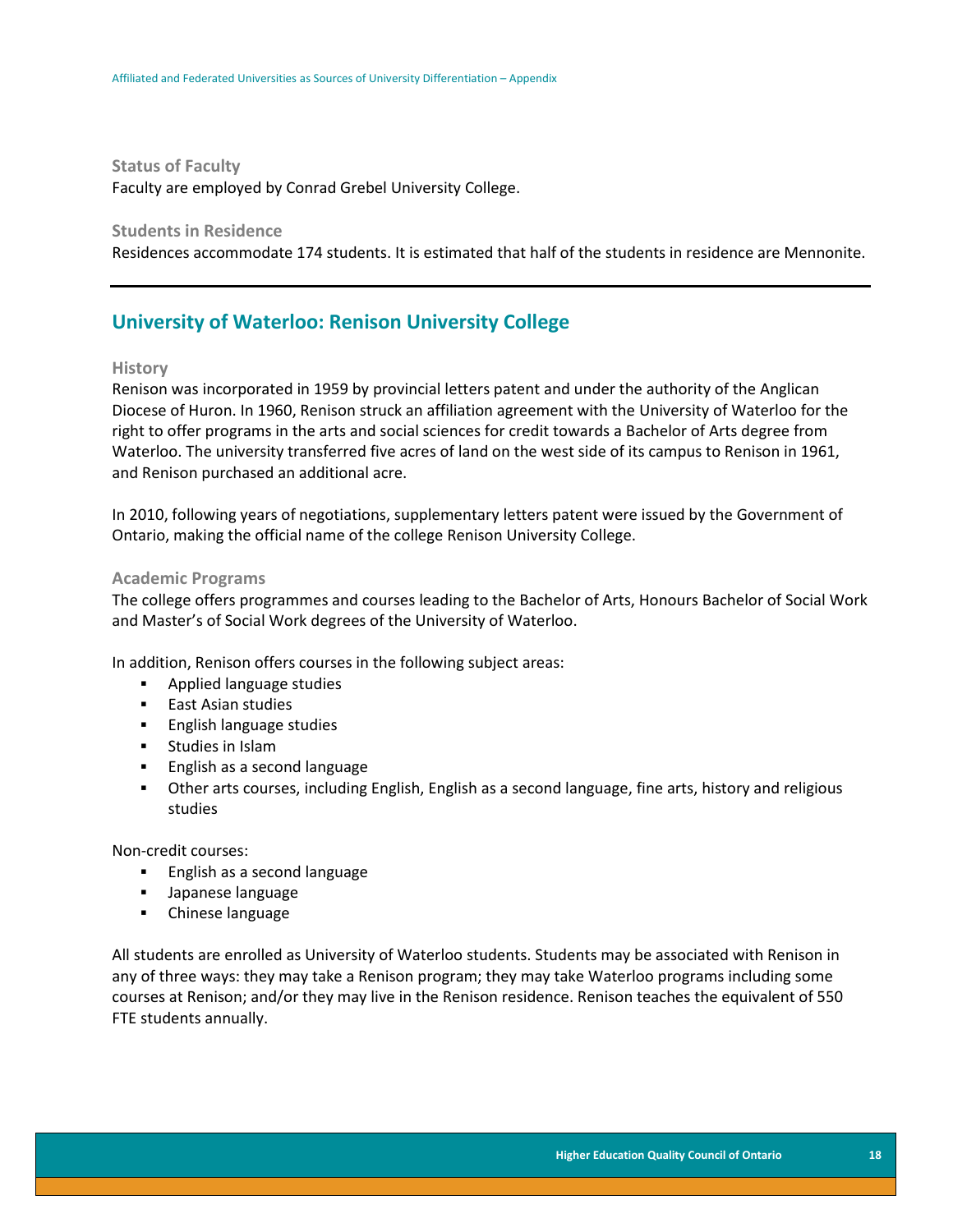**Language of Instruction** English

**Campus** Located on the campus of the University of Waterloo

**Status of Faculty** Faculty are employed by Renison University College.

**Students in Residence** 220 residence students

# <span id="page-19-0"></span>**University of Waterloo: St. Jerome's University**

## **History**

St. Jerome's University was established in 1865 as St. Jerome's College by the Congregation of the Resurrection, a Roman Catholic religious community. In 1947, it affiliated with the University of Ottawa. In 1959, an Ontario government act gave the college independent university status and changed its name to the University of St. Jerome's College. In 1959, St. Jerome's entered into a federation with the University of Waterloo.

In 1998, St. Jerome's changed its name to St. Jerome's University. Legislation giving effect to this name change was enacted in 2000.

#### **Academic Programs**

St. Jerome's teaches University of Waterloo Faculty of Arts courses in English; French; history; human sciences; Italian language, literature and culture; legal studies and criminology; mathematics; medieval studies; philosophy; psychology; religious studies; sexuality, marriage and family studies; and sociology.

St. Jerome's also offers the Master of Catholic Thought, which leads to a joint master's-level degree with the University of Waterloo.

All students have the opportunity to take part in an international experience where they live and work with people from different countries and contexts.

## **Enrolments**

All students are enrolled as University of Waterloo students. Students may be associated with St. Jerome's in any of three ways: they may take a St. Jerome's program; they may take Waterloo programs including some courses at St. Jerome's; and/or they may live in the St. Jerome's residence.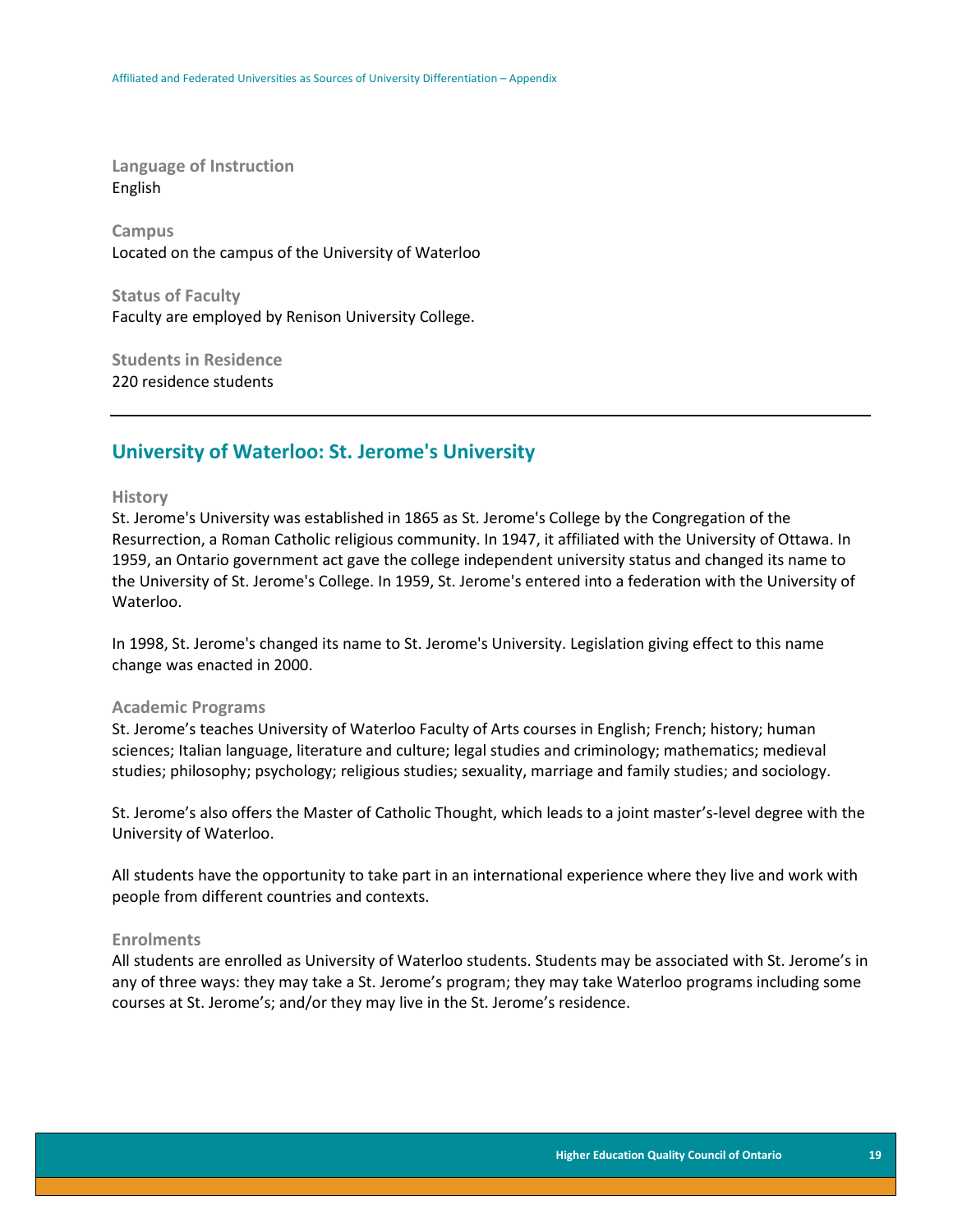**Language of Instruction** English

**Campus** Located on the campus of the University of Waterloo

**Status of Faculty** Faculty are employed by St. Jerome's' and are members of the St. Jerome's University Academic Staff Association.

**Students in Residence** 280 residence students

# <span id="page-20-0"></span>**University of Waterloo: St. Paul's University College**

**History**

Plans for a United Church college at the University of Waterloo were underway by 1960 (Scott, 1967, p. 138). Local members of the United Church of Canada, Waterloo Presbytery, established the college in 1962 to contribute programs and a student living-learning community to the new university. Its first building was completed in 1963.

St. Paul's operates independently of the United Church as a legacy corporation, meaning that there is no longer a formal or legal relationship.

#### **Academic Programs**

Bachelor of Environmental Studies in international development (with the University of Waterloo Faculty of Environment). International development students are guaranteed an eight-month overseas placement.

Courses in such areas as world religions, New Testament Greek, bible ethics and theology (as a co-sponsor of the University of Waterloo's Department of Religious Studies)

Home of the Waterloo Aboriginal Educational Centre, which facilitates the sharing of Indigenous knowledge and provides culturally relevant support services for all members of the University of Waterloo community, including Aboriginal and non-Aboriginal students, staff and faculty.

Home of St. Paul's GreenHouse, a live-in social innovation community in which upper-year students work under the guidance of professional mentors to conceive of and implement projects that create environmental or social justice change.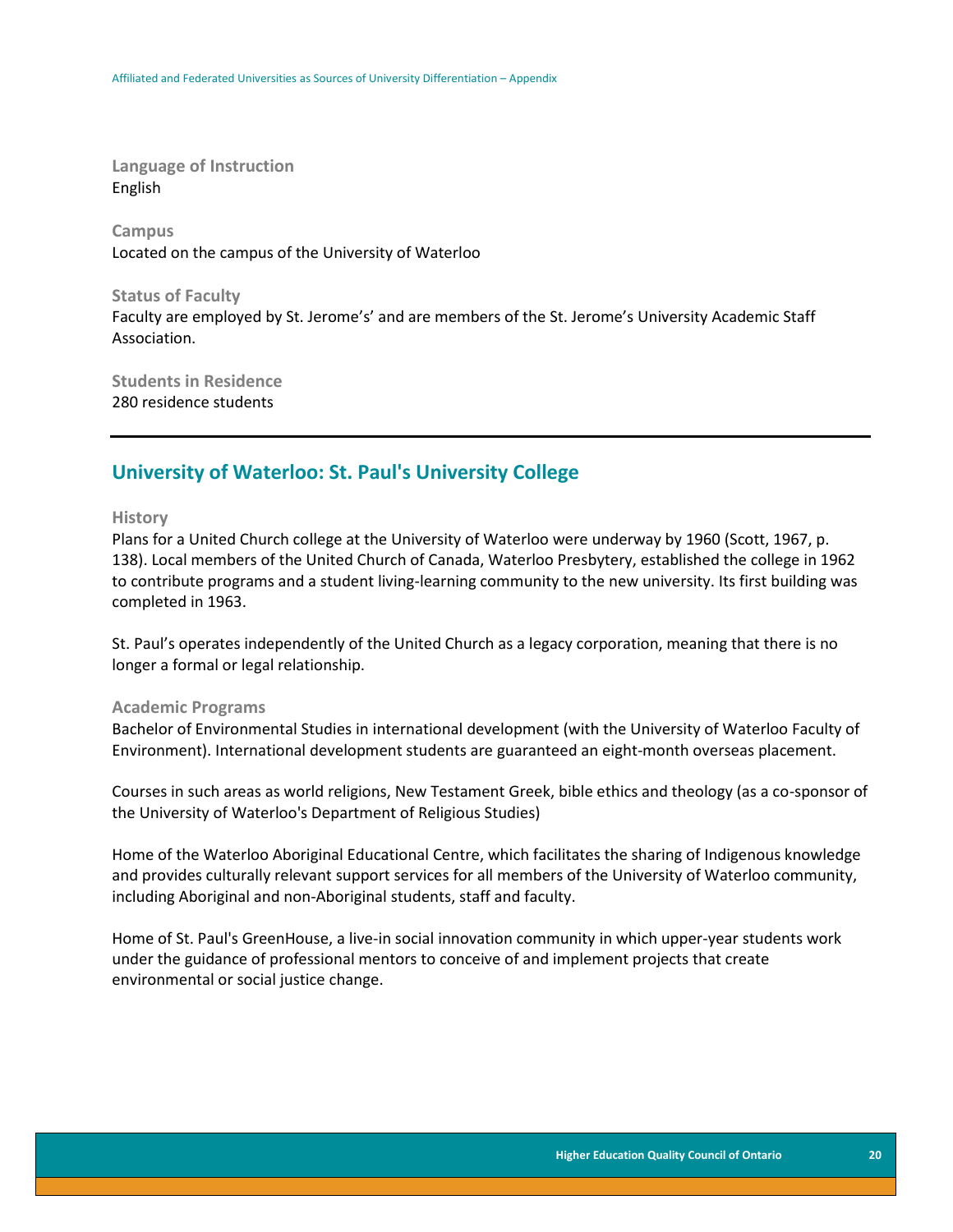#### **Enrolments**

All students are enrolled as University of Waterloo students. Students may be associated with St. Paul's in two ways: they may take Waterloo programs including some courses at St. Paul's; and/or they may live in the St. Paul's residence.

**Language of Instruction** English

**Campus** Located on the campus of the University of Waterloo

**Status of Faculty** Faculty are employed by St. Paul's. There is a faculty employment contract but no collective agreement.

**Students in Residence** 292

# <span id="page-21-0"></span>**Western University: Brescia University College**

#### **History**

Brescia was founded in 1919 by the Ursulines as Ursuline College, a Roman Catholic affiliate of the University of Western Ontario. It was originally located near downtown London, Ontario. From the beginning, graduates have received University of Western Ontario degrees. An affiliation agreement was shaped that allowed the college to register female students who would receive their university degrees from Western.

Brescia's present location on the west side of Western's campus opened in 1925. Ursuline College was renamed 'Brescia College' in 1963. Brescia College was owned and governed by the Ursuline Sisters of the Chatham Union until 1999, when it was incorporated as a not-for-profit corporation under the laws of Ontario. In 2001, it was renamed Brescia University College.

#### **Academic Programs**

Bachelor's degrees in arts and social science, management and organizational studies, family studies, health sciences and kinesiology

Bachelor's and Master's of Science degrees in food and nutrition with specializations in nutrition and dietetics and food science and technology

Certificate in community development

Certificate in religious education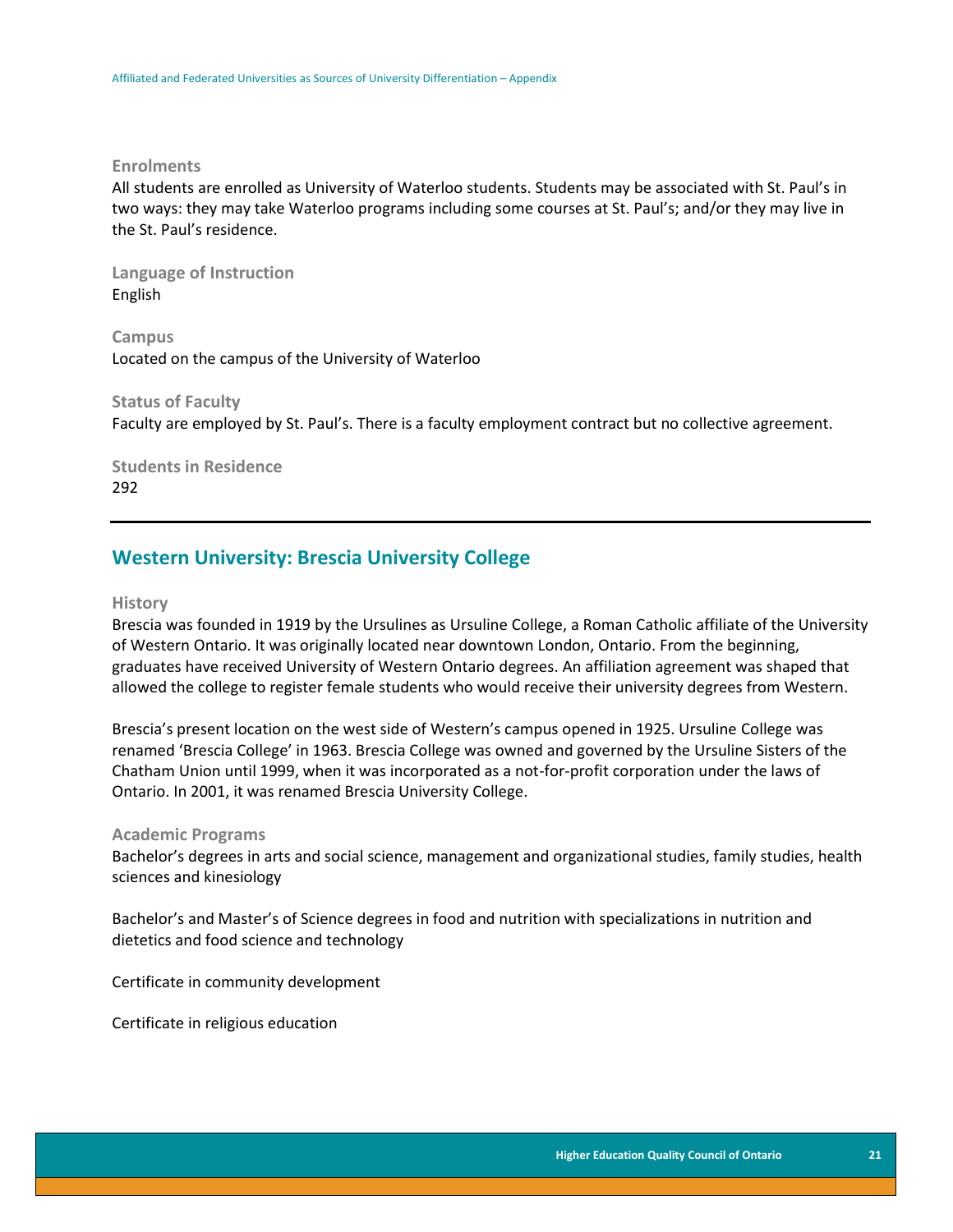**Enrolments** 1,200 full-time and 200 part-time students

**Language of Instruction** English

**Campus** Located on the campus of Western University

**Status of Faculty** Faculty are employed by Brescia University College and are members of the Brescia University College Faculty Association.

**Students in Residence** 470 residence students

# <span id="page-22-0"></span>**Western University: Huron University College**

## **History**

Huron College was incorporated in 1863 and is the founding college of Western University. In 1878, Bishop Isaac Hellmuth applied to the provincial government for the incorporation of "a College with University powers." A charter was granted to "the Western University of London, Ontario". The act authorized the affiliation of Huron College with the university, and since this time Huron has retained its relationship with Western.

In 1951, Huron moved from downtown London to its present location. Huron's Faculty of Arts and Social Science has been in partnership with the University of Western Ontario since 1956. The name was changed to Huron University College in 2000.

## **Academic Programs**

The areas of study offered by the Faculty of Arts and Social Science are as follows:

- Economics and management and organizational studies (MOS)
- Centre for Global Studies
- English
- French studies
- Chinese, Japanese and East Asia studies
- Jewish studies
- History
- Philosophy
- Political science
- Psychology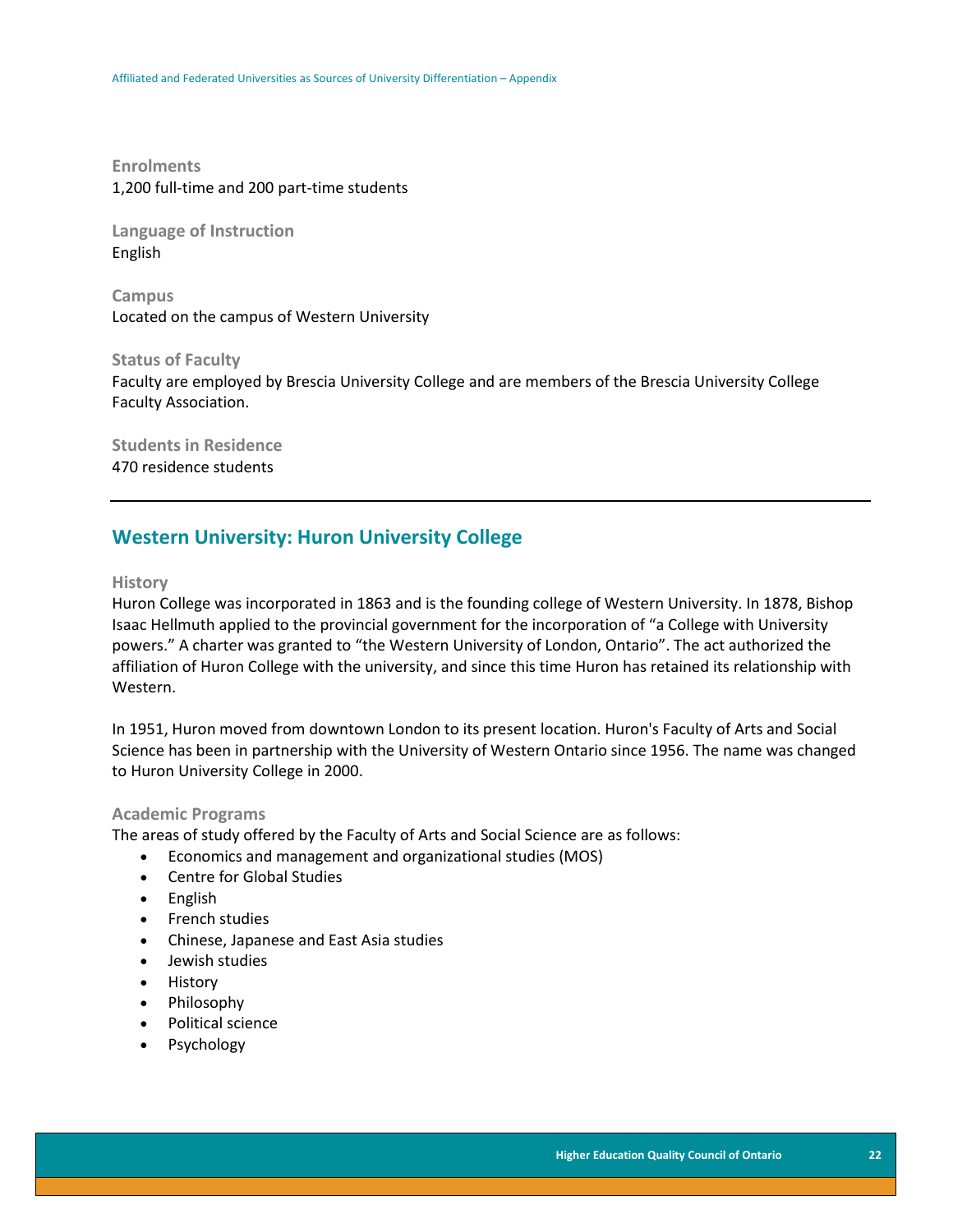The areas of study offered by the Faculty of Theology are as follows:

- Bachelor's of Theology
- Master of Theological Studies
- Master of Divinity
- Master of Arts (Theology)

**Enrolments** 1,300 full-time students

**Language of Instruction** English

**Campus**

Huron is located northwest of Western University, adjacent to Western and Brescia University College.

## **Status of Faculty**

Faculty are employed by Huron University College and are members of the Huron University College Faculty Association.

**Students in Residence** 375 residence students

# <span id="page-23-0"></span>**Western University: King's University College**

#### **History**

King's was founded as the "College of Christ the King" in 1954, at which time it was an all-male arts college affiliated with St. Peter's Seminary.

Initially the structure was to be located close to what is now Brescia University College so as to be close to the Western University campus. However, it was decided that the new college should be close to St. Peter's Seminary, so it is on the opposite side of the campus from Brescia. The initial faculty and administration were composed largely of priests from St. Peter's Seminary.

At its founding, King's was formally owned and governed by the diocese. In 1972, King's took responsibility for the overall operations and governance of the college. In 2012, King's became legally self-governing and took ownership of its campus, and its name was officially changed to King's University College.

**Academic Programs** Undergraduate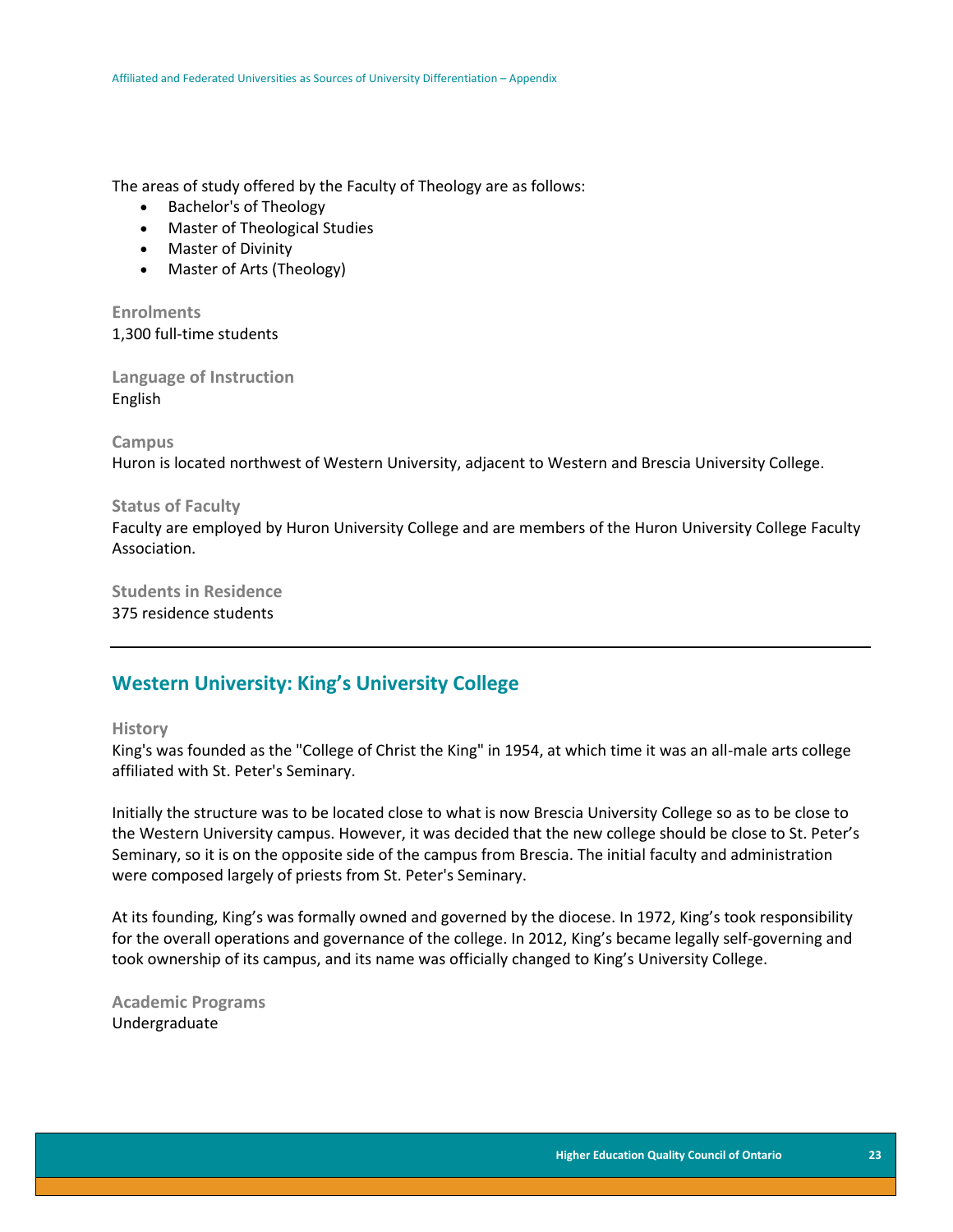- Arts (Catholic studies, Catholic studies for teachers, dramatic literature, English, French, philosophy, religious studies, world religions)
- Childhood and social institutions
- Disability studies
- Social justice and peace studies
- Thanatology (grief and bereavement)
- Women's studies
- Social science (economics, finance, history, political science, psychology, sociology)
- Management and organizational studies
- Foundations in Western thought and civilization (interdisciplinary first-year program)

**Enrolments** Undergraduate enrolment: 3,221 full-time, 528 part-time

Graduate enrolment: 20 full-time, 39 part-time

**Language of Instruction** English

**Campus** King's University College is located about half a kilometre east of Western University.

# **Status of Faculty**

Faculty are employed by King's University College and are members of the King's University College Faculty Association.

**Students in Residence** 400 residence students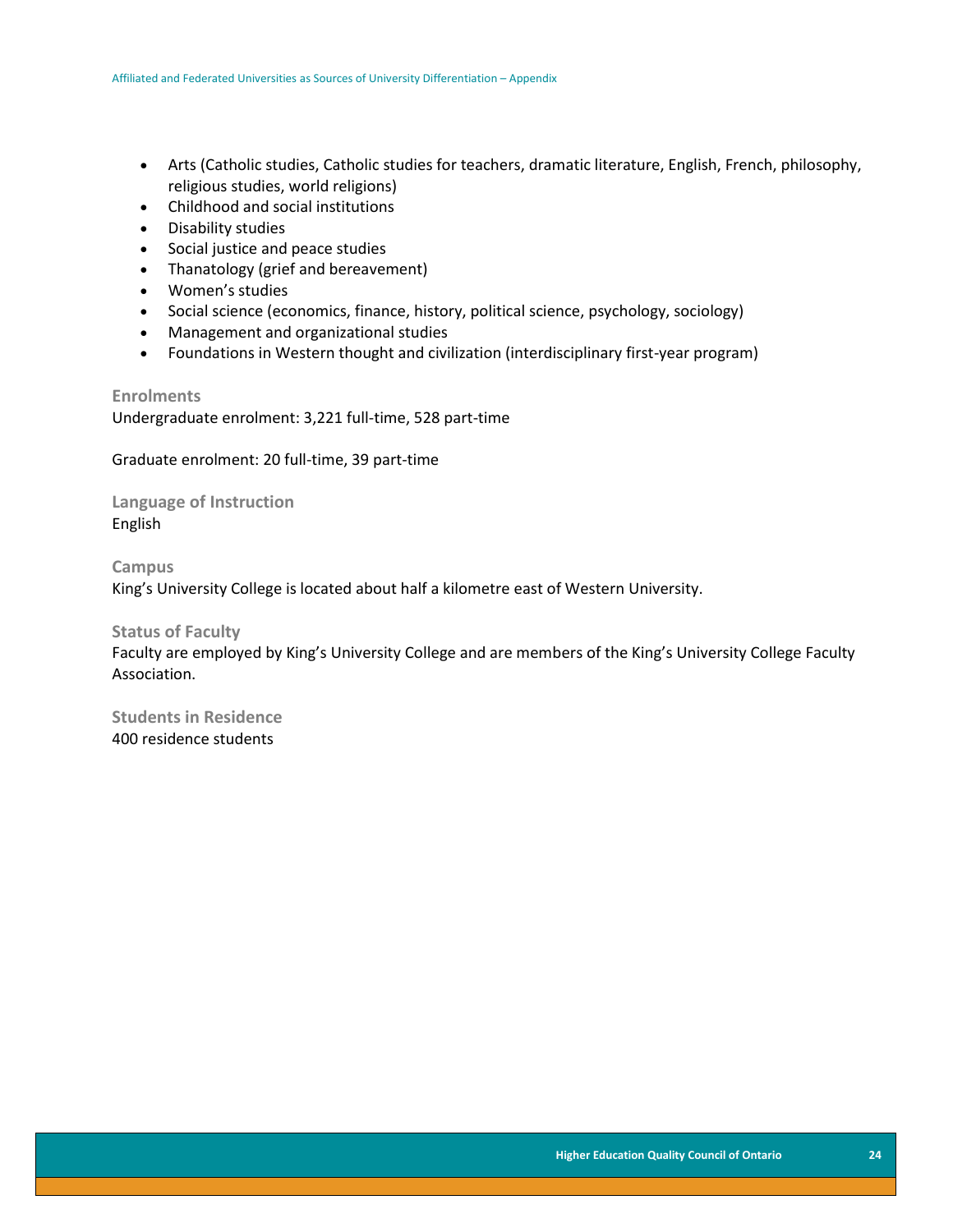# <span id="page-25-0"></span>**Appendix 2: List of Persons Interviewed**

Maxime Allard, President, Dominican University College Chantal Beauvais, Rector, St. Paul University Katherine Bergman, President and Vice-Chancellor, St. Jerome's University Graham Brown, Principal, St. Paul's University College Robert Derrenbacker, President, Provost and Vice-Chancellor, Thorneloe University Wendy L. Fletcher, Principal, Renison University College Paul W. Gooch, President, Victoria University Susan Schultz Huxman, President, Conrad Grebel University College Stephen McClatchie, Principal, Huron University College Pierre Ouellette, Recteur, Université de Hearst David G. Sylvester, Principal, King's University College Pierre Zundel, President and Vice-Chancellor, University of Sudbury